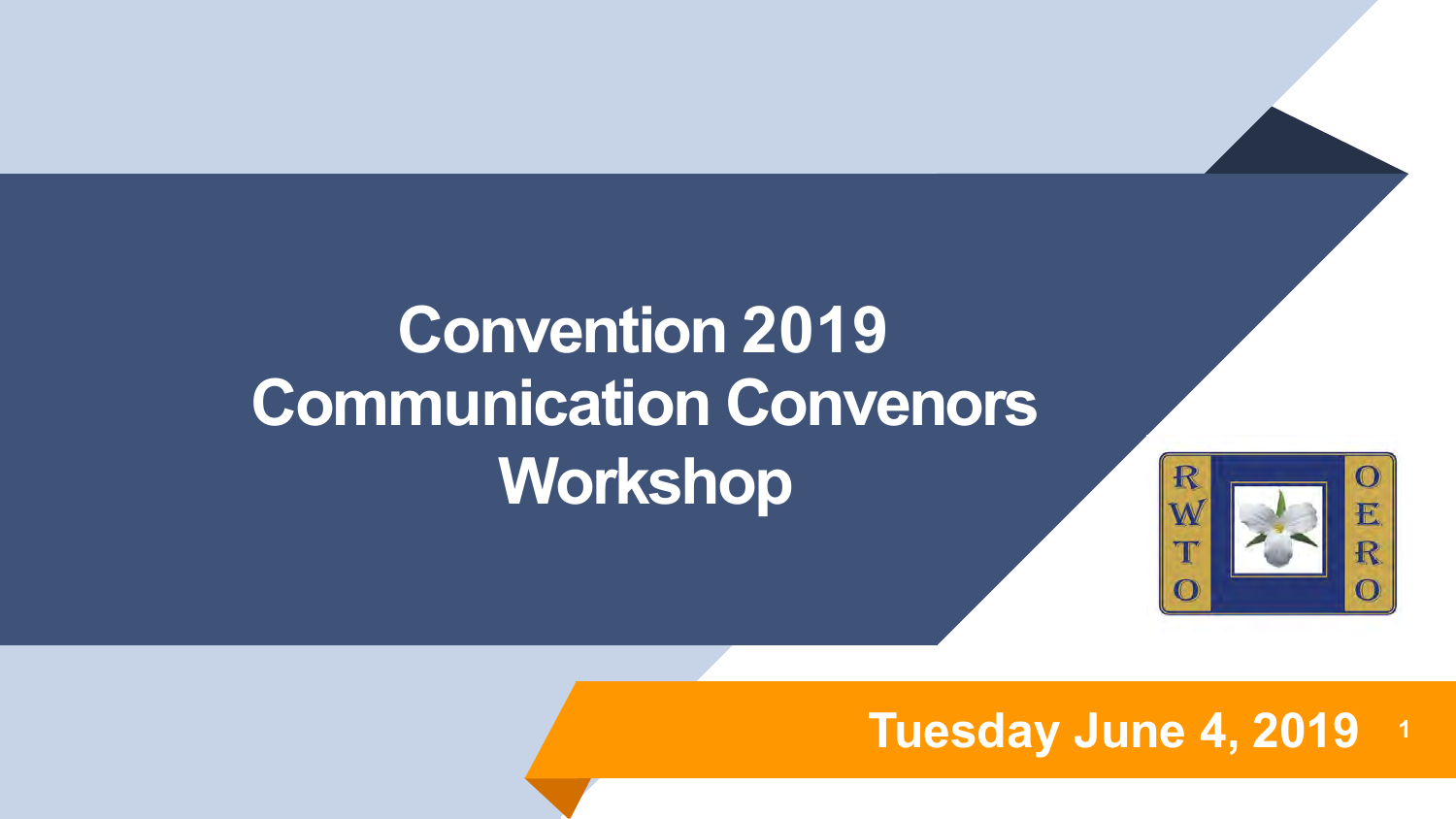

## Kathy Gallagher

图 **Provincial Communications Website Convenor Windsor-Essex Branch** 圖 **Computer Specialist**  E **Recently took a coding course (always trying to learn more) Manage websites for various organizations** E 圖 **Married with 2 children and 3 grandchildren Favourite vacation spot southern California**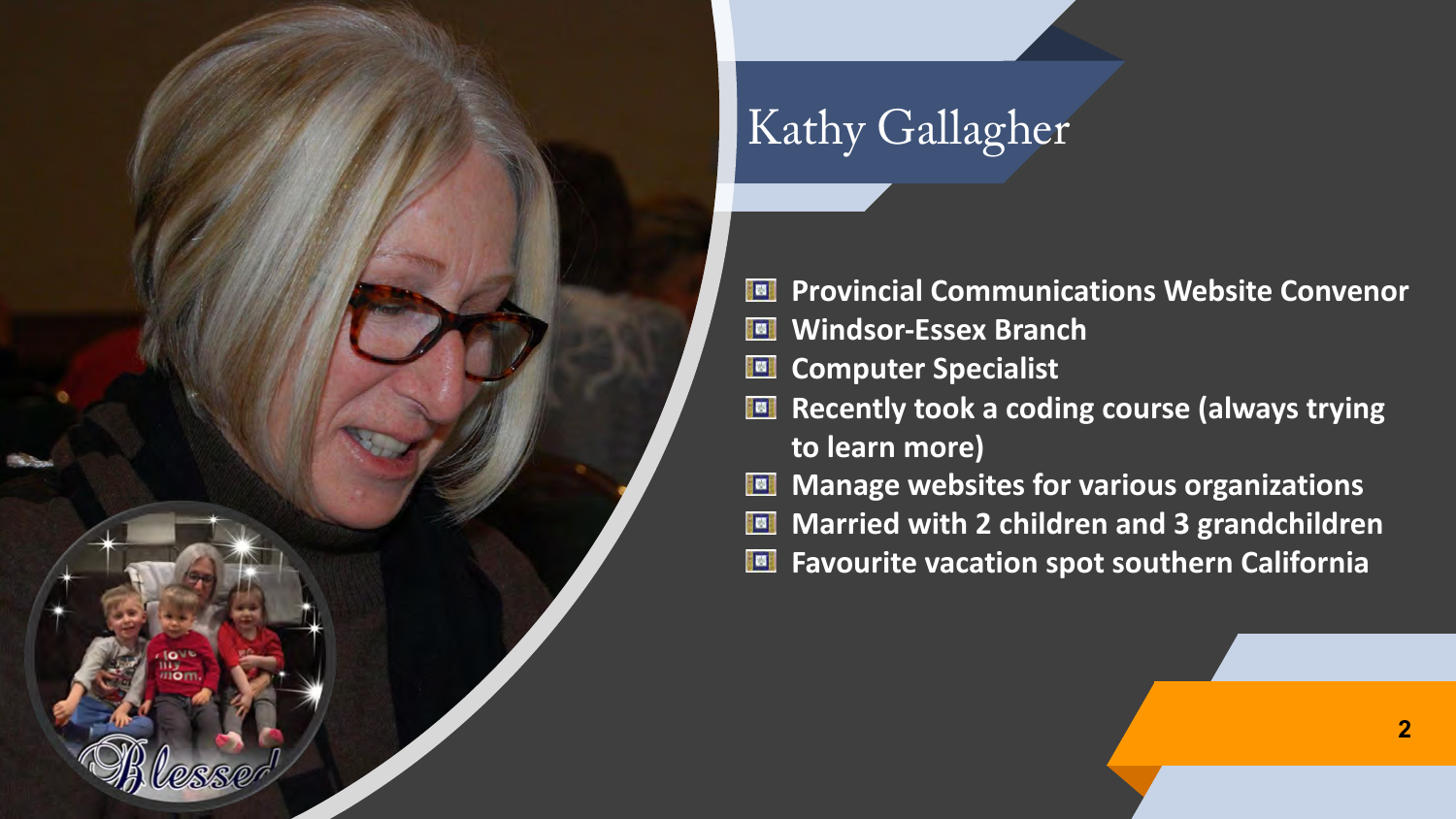# **Please do the following:**

- **Please take a a stickie note from the rwto/oero pad and print your** name, branch name and a question you have regarding sending information to be posted or anything else you need help with as a Communications Convenor.
- Place the stickie note in the yellow folder after the workshop
- Answer will be emailed as quickly as possible

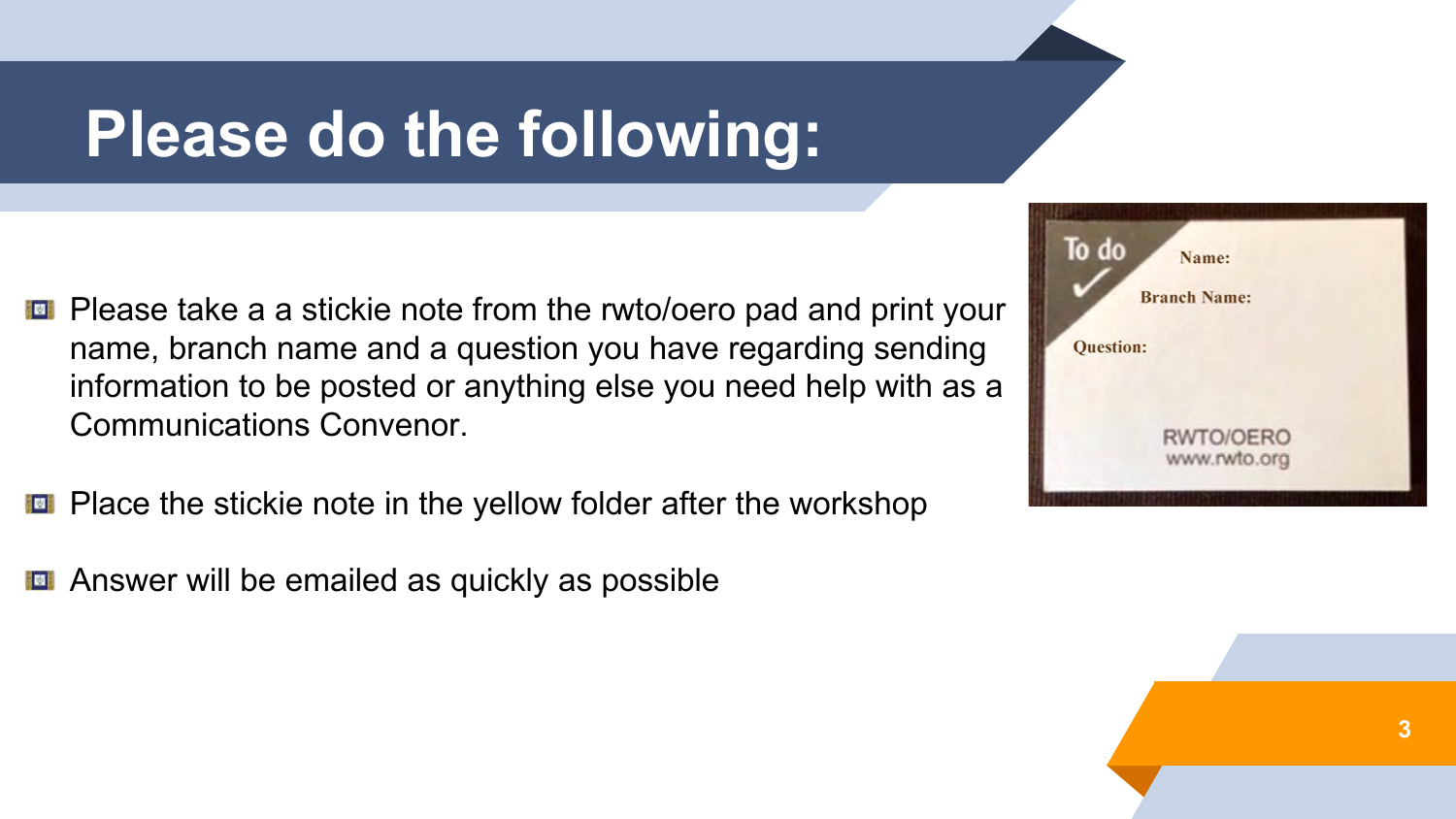

[www.rwto.org](http://www.rwto.org/) **4**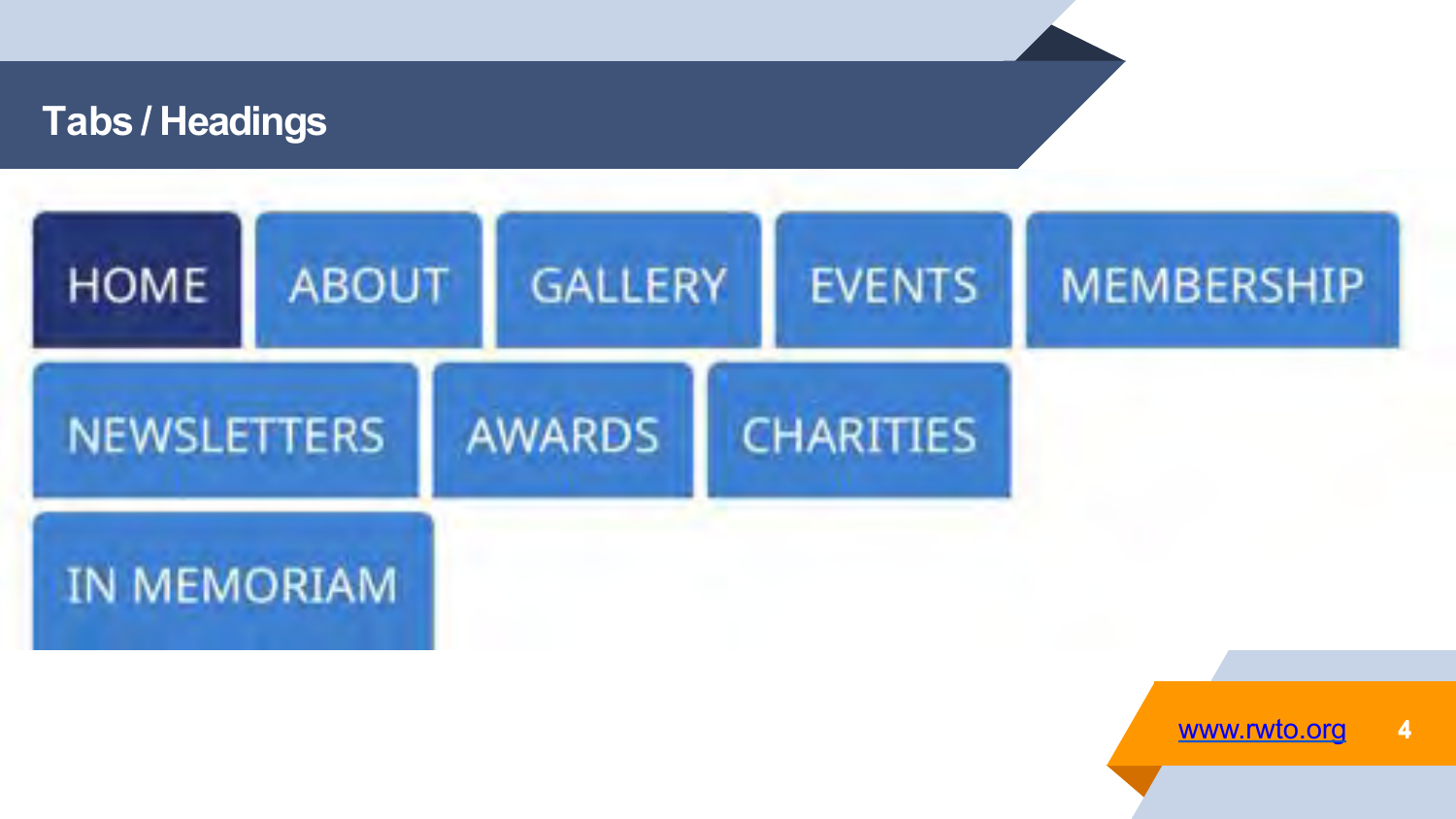#### *Examples of Homepages*



#### **Scarborough** <http://rwto.org/branch/scarborough/>

- Welcome 旧國
- Information for membership & contact person's name, phone number, email iei
- List of Executive 旧國

**Used for Introduction to the Branch**

#### **Windsor-Essex**

<http://rwto.org/branch/windsor-essex/>

- New Board photo 神話
- Membership link 請國發
- Facebook link i e li
- Instagram link is.

[www.rwto.org](http://www.rwto.org/) 51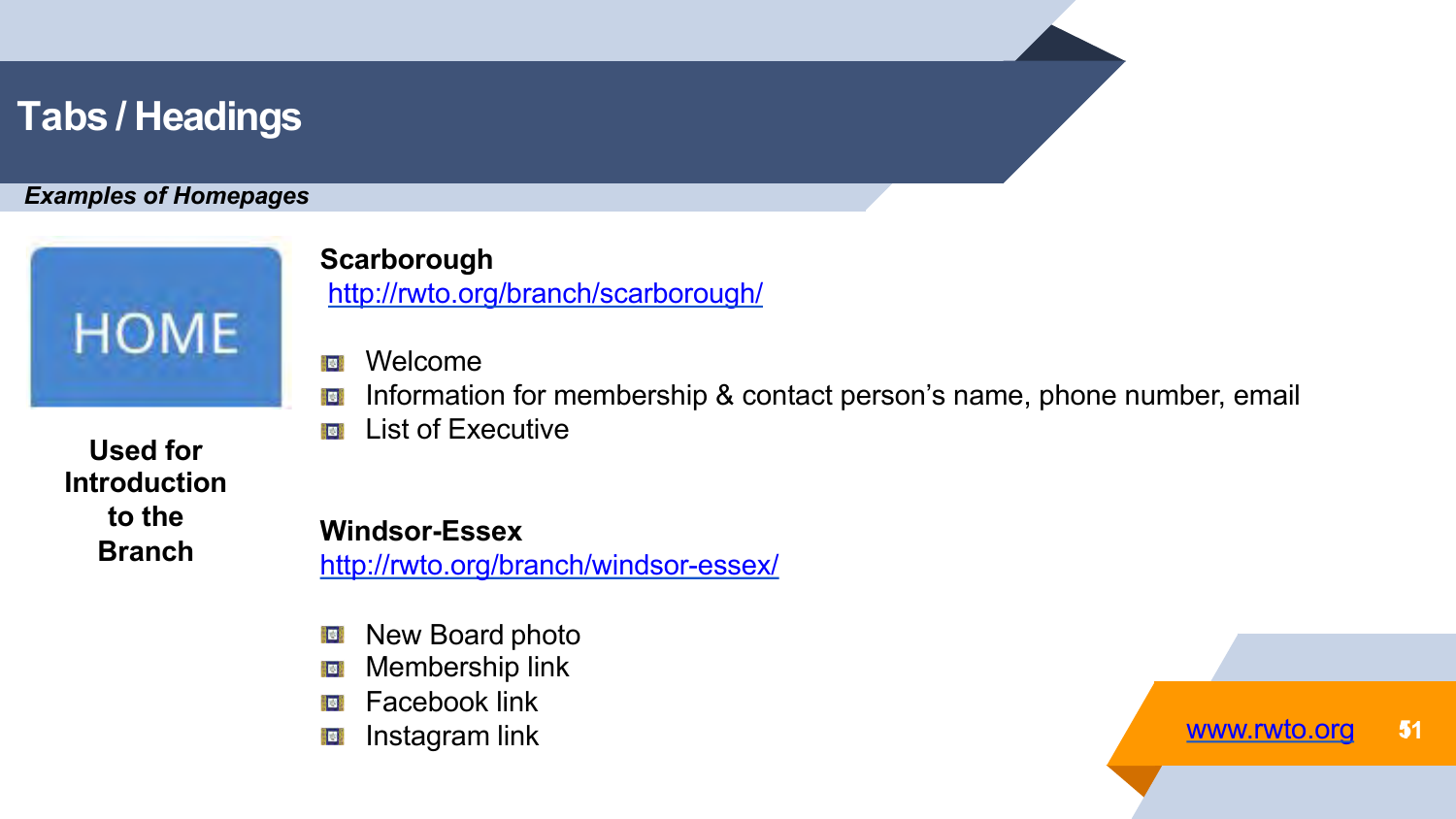



- Convenors List 自嘲舞
- Brochure of the Branch i al
- Contact Names ieš



- Photos of Events Past and Present 旧国意
- A title and description of a group of photos ls!
- Events such as luncheons, trips, charity functions ¦⊟i
- Į⊟∄ Photos enlarge when clicked
- Description of photo is displayed when the mouse is Į⊟∦ rolled over the photo

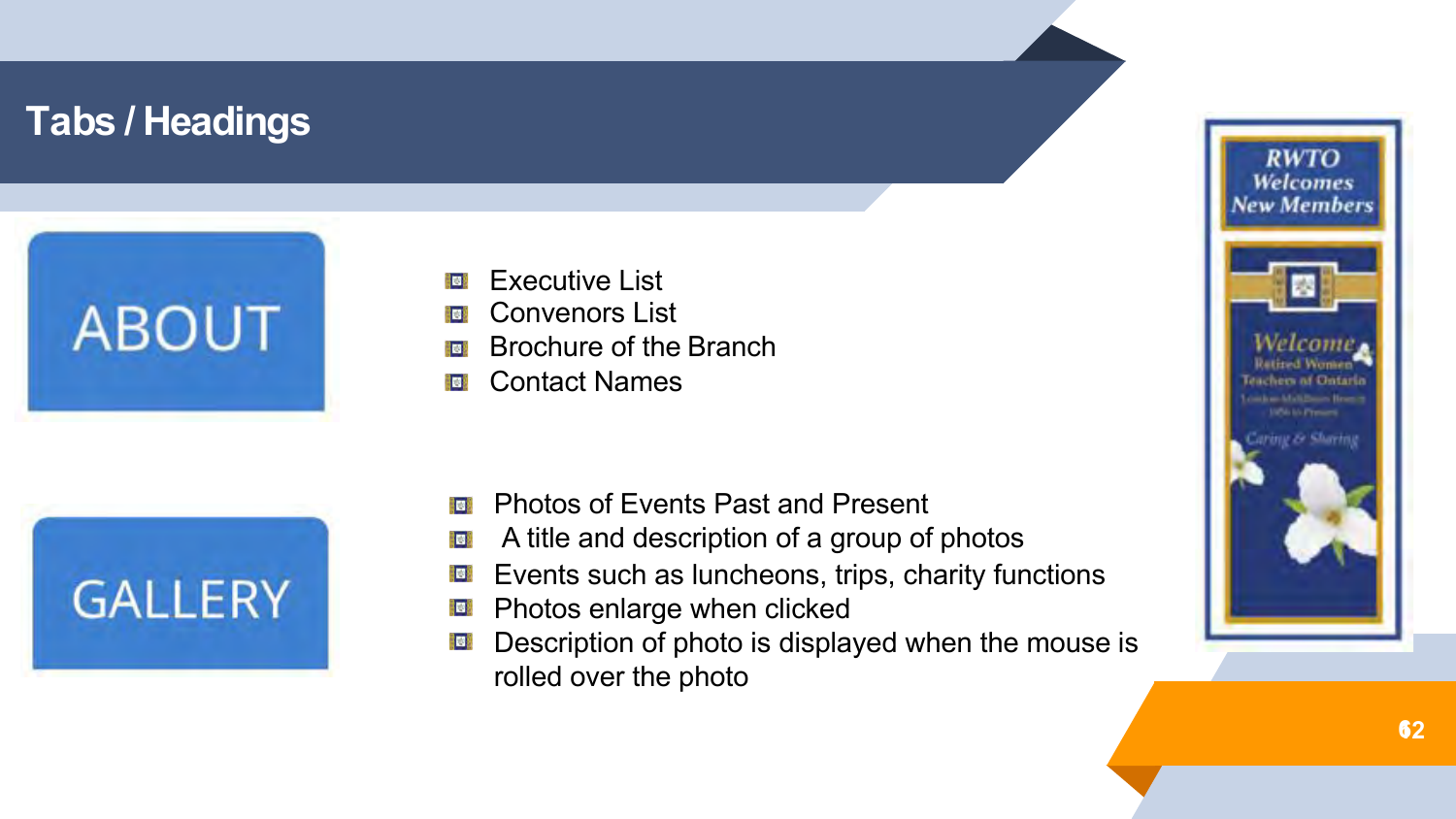

**Example 1** List of Upcoming Events such as luncheons & trips with information about place, time and price **Example 1** List of Past Events



**EX** Who to contact **EX** When payment is due **How much is the membership for the branch IFT** Insurance information: name, and/or email address, phone number of contact

[www.rwto.org](http://www.rwto.org/) 73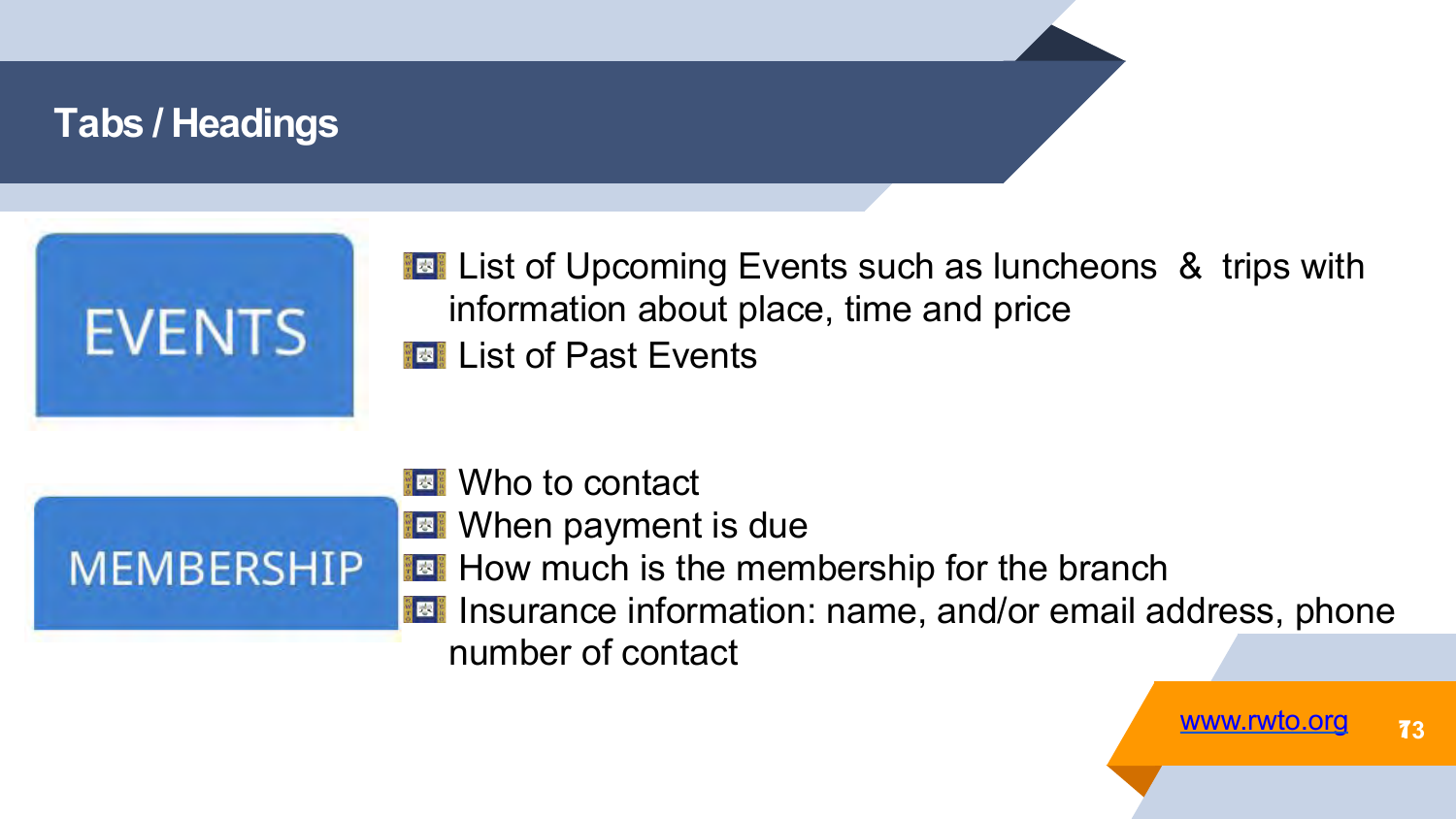



- **E** Most current Newsletter –send in pdf or word format
- **E** Past Newsletters posted but under title" Past Newsletters"



- **E** Cora Bailey Awards with photo, name and description
- **E** Awards handed out at the Convention with photos
- **B** Special awards just for the branch [www.rwto.org](http://www.rwto.org/) 34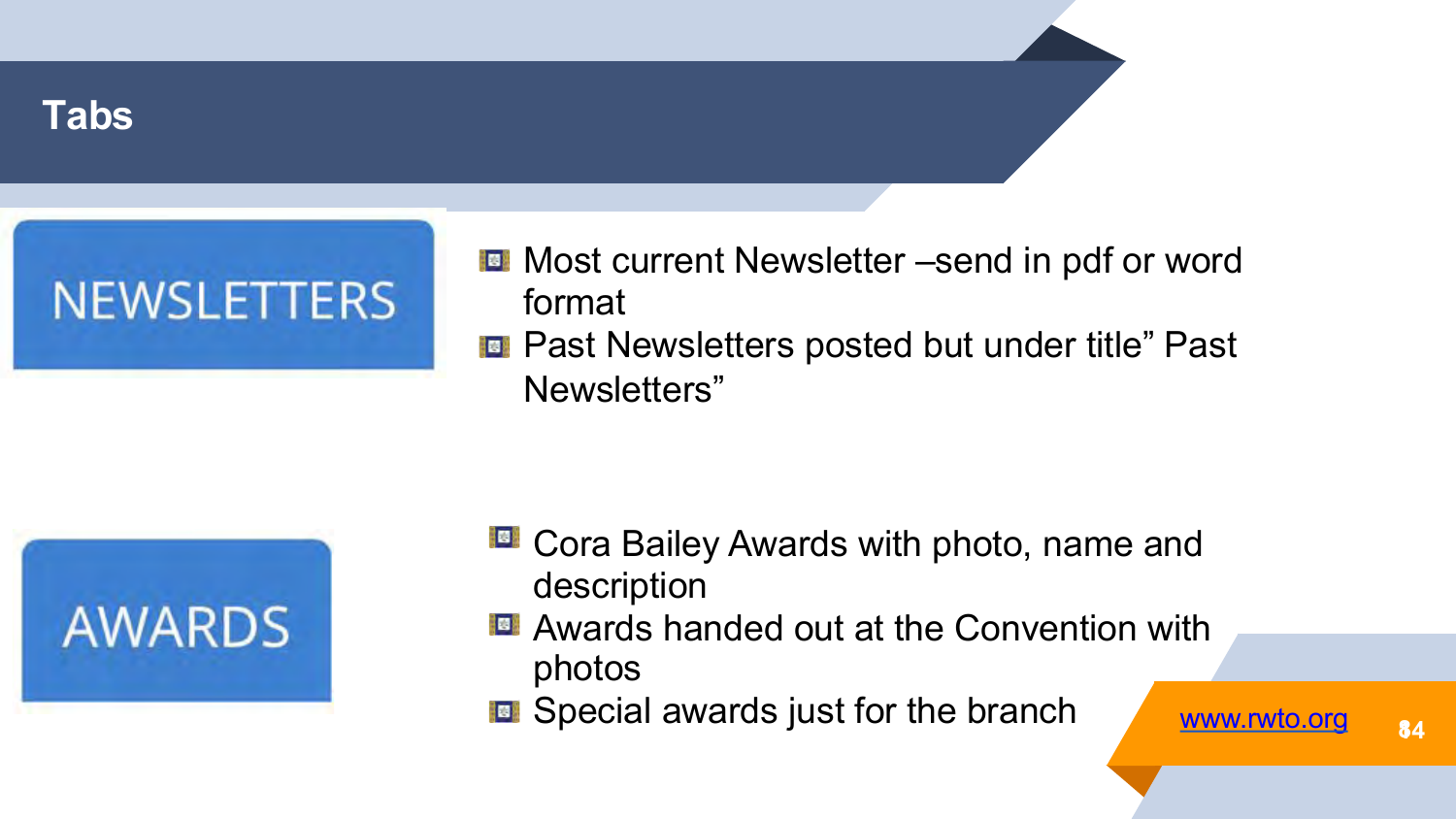

**List of charities the branch helps Description of the charities Photos taken while helping the charity** 



**E** Photos of deceased members **B** Obituary if possible **B** Date of birth and death

[www.rwto.org](http://www.rwto.org/) 95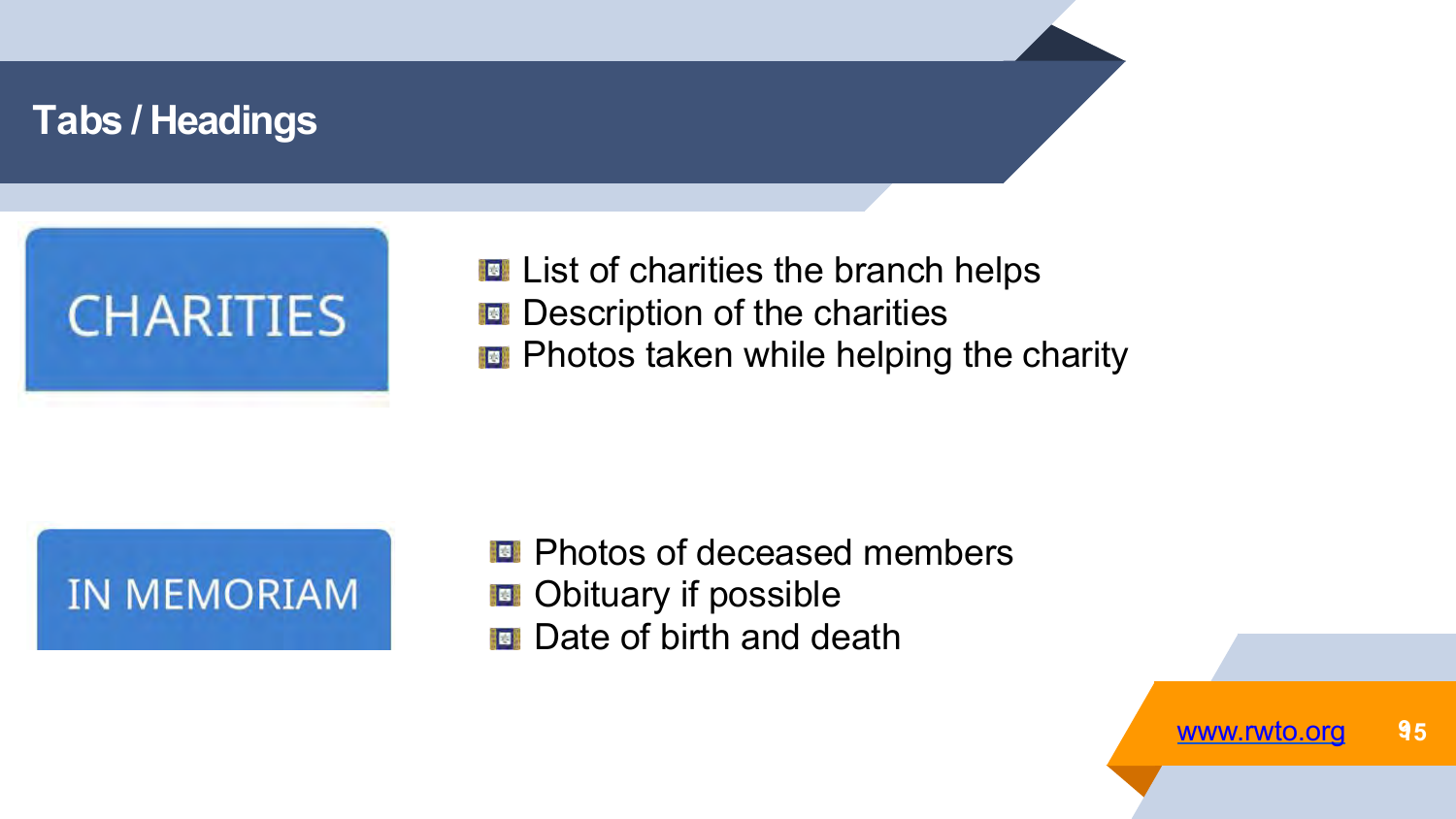### **Sending Updates Via Email**

#### **Email Address:** [rwtocyberlady@gmail.com](mailto:rwtocyberlady@gmail.com)

- In the subject area always put **name of the Branch** I⊟I
- Be specific about what to **delete** 13
- Be specific about what to **insert** i s
- Instructions can be sent in a **word or pdf file** and attached to the email or just typed in the email ▓■▓
- Attach any photos to be posted but specify which tab ( Home? Gallery? Events?) is!
- Label photos where possible eg. Luncheon 2018 or London Luncheon 調整
- Photos can be resized. (the more pixels the clearer the photo on the web) 計画番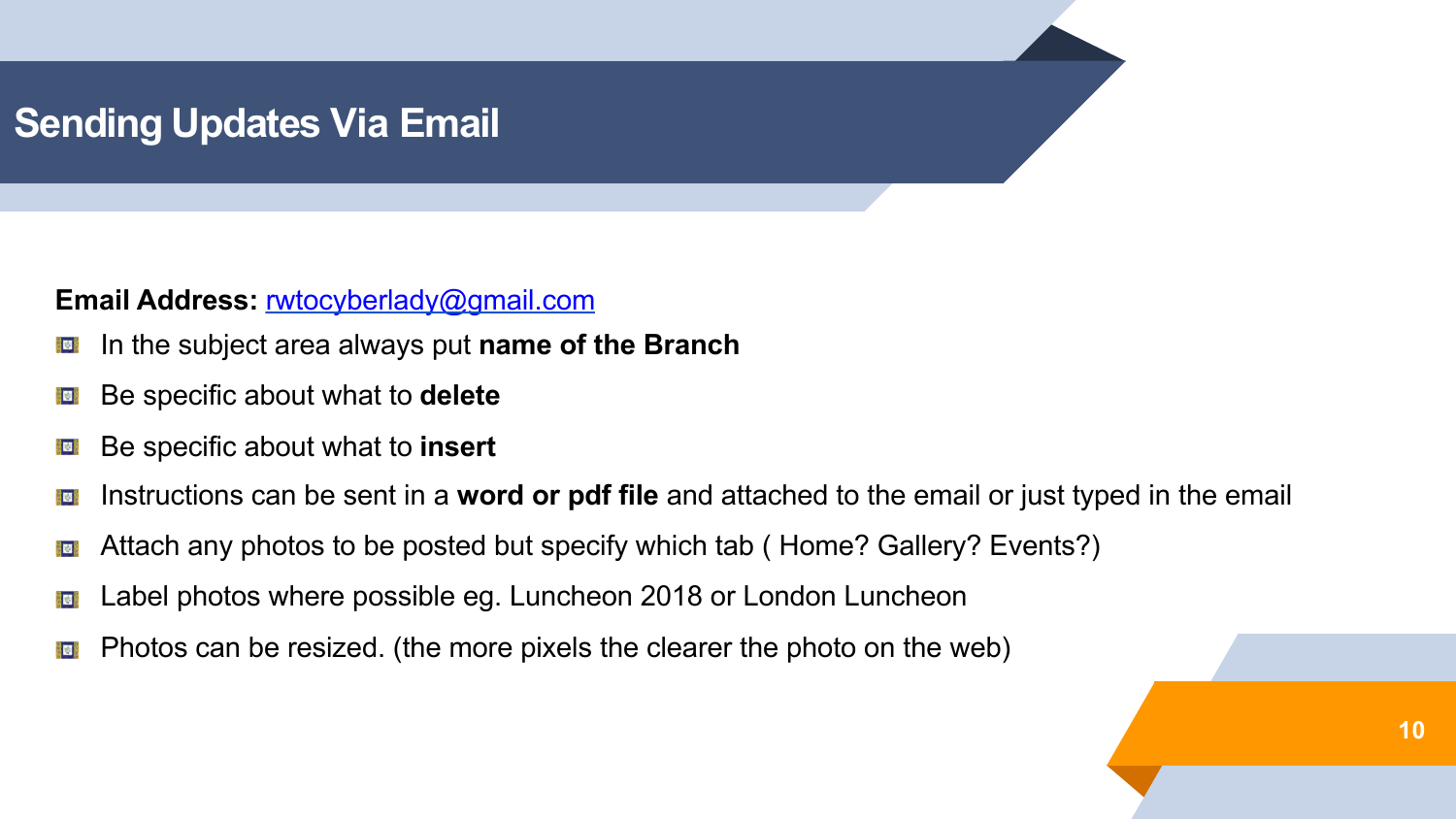**Sending Updates Via Email Photos/Images/Files**

#### **Don't forget to attach photos or files to your email with instructions.**

- Images too small will not appear clear i⊟≸
- images that are too big (over 20MB ) email provider might not deliver, nor will they upload on our website
- Resolution is important (eg.1024×768 pixels)
- Larger pixels means clearer photos (I can always resize them)
- **Under which tab are the photos to be inserted ( Gallery? Events? Membership?** Awards?)
- Attached instructions for images can be in Word or PDF **19 19**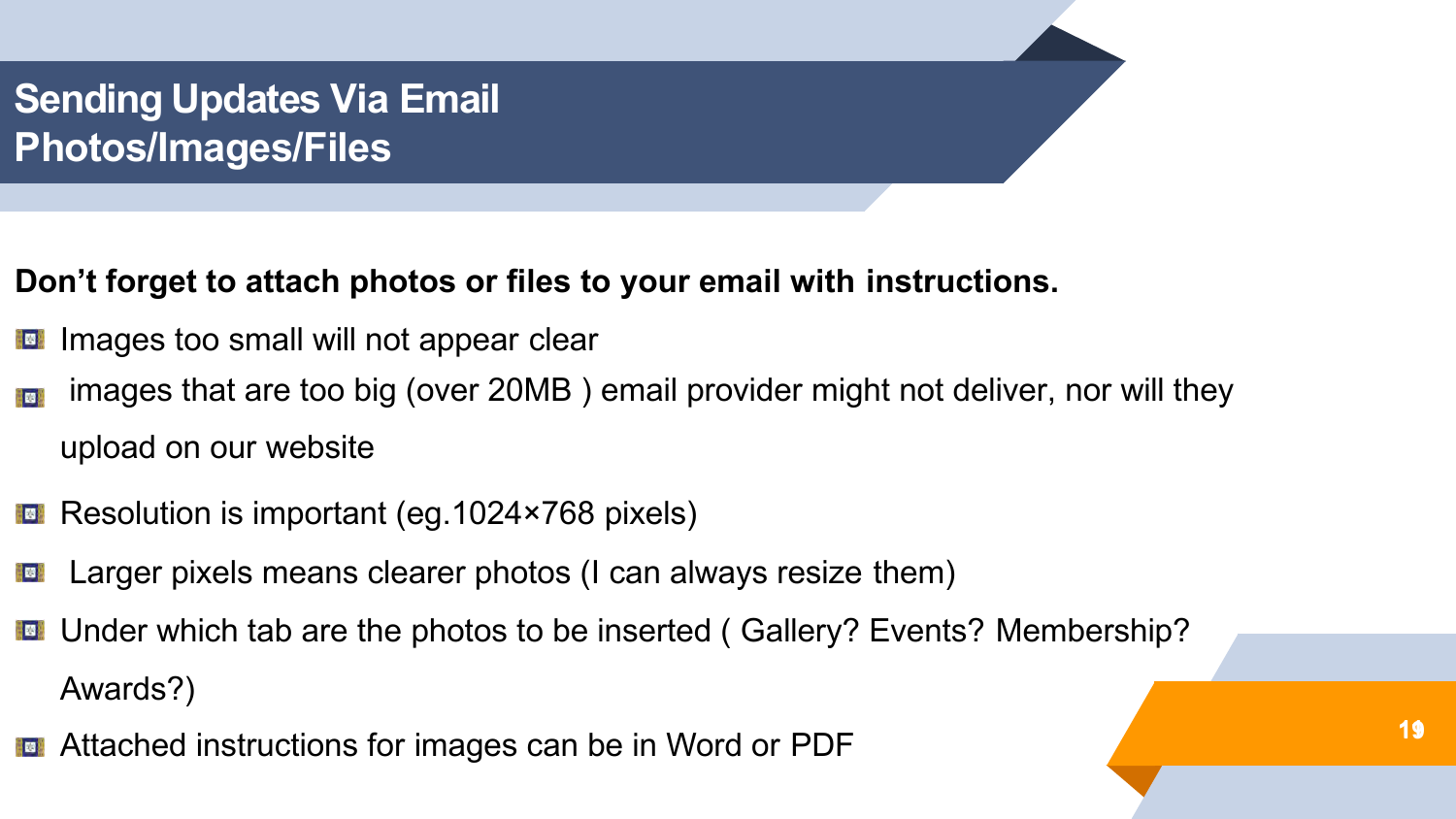

**Ext** save images and files in iBooks if you have an Apple device such as an iPhone, iPad, MacBook Pro, MacBook Air or iMac

**IFF** save the connections Newsletter

[How to Save In iBooks](https://support.apple.com/kb/ph2797?locale=en_US)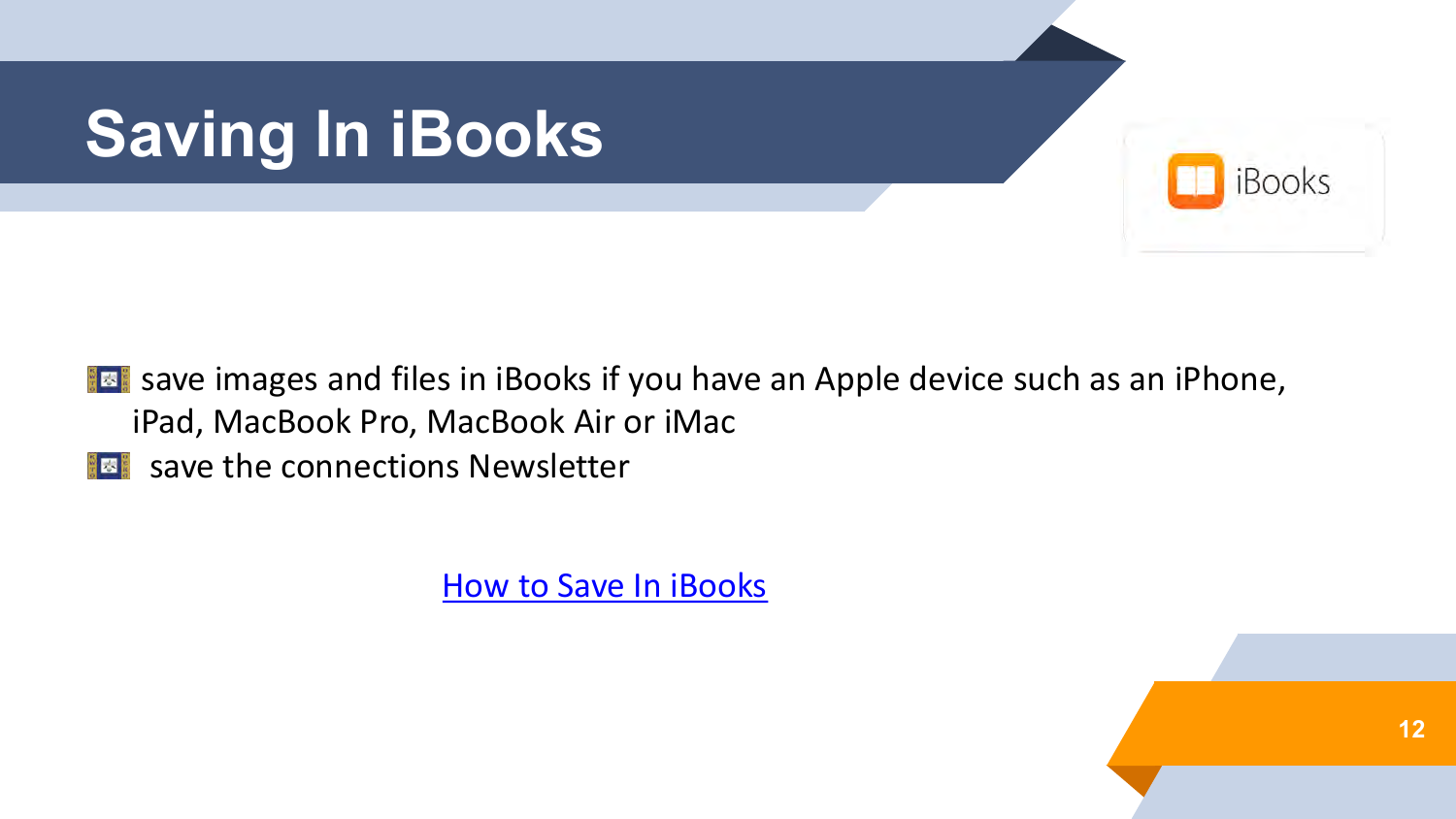#### **Saving Connections on your Apple Device**







#### **Apple Devices:**  $\triangleright$  iPhone  $\triangleright$  iPad Ø MacBook Pro Ø MacBook Air  $\triangleright$  iMac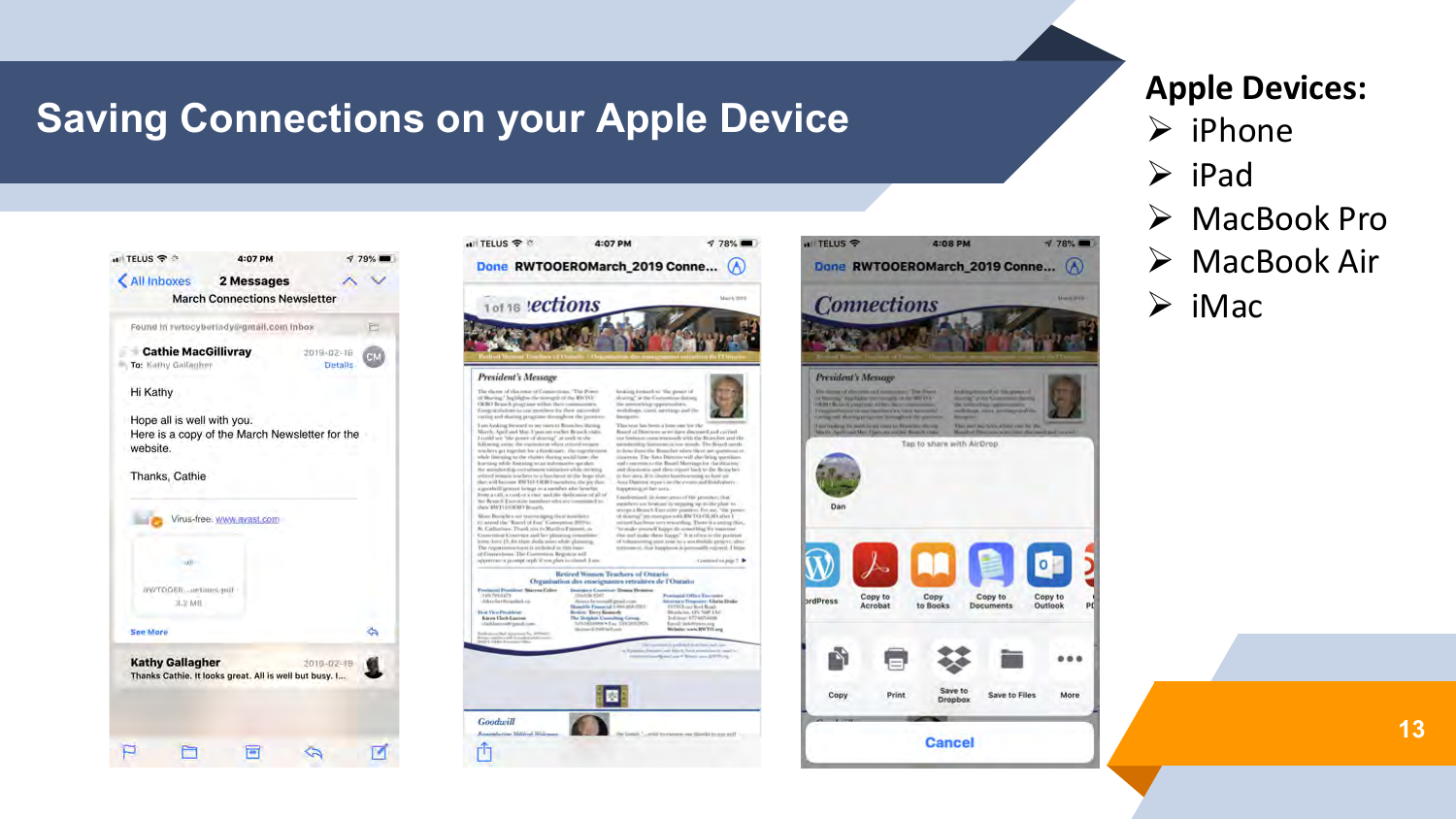#### **Saving Connections on your Apple Device Using iBooks**



looking forward to 'the passes of-

the perioding opportunities.

happening in his area.

toronicto

sharing" at the Committee during

sized datas, route, miserimes and the

This year has been a hore one for the

Board of Directors as set loss discussed and carried

out bisiness convictibisely with the Branches and the

sumbership formuse in our minds. The Board needs

to lear from the Branches when there are questions or

concerns. The Aira Brector will also being questions

and concerns to the Board Meetings for clarification.

in ferrorea. It is always beartwarming to have an

Transvisued, it some areas of the province, that

Area Director report on the expury and fundrators.

and discussion and then report took in the Branches.

annulsers are besitant in stepping up to the plate to are the power

retired has been very rescirding. There is a same that

To make yourself happy do something for someone

else and usike them happy." It tension in the position

of releaseerne sage vine to a servicely ensier), also

retirement, that happiness is personally enjoyed. I hape-

of sharing" not energies with RWTO/GERO after 1.

#### **President's Message**

The theme of this inner of Companion, "The Bisnet of Sharing," highlights the surrigib of the RWTO-OERO Branch programs within their communities Constructions to run members for their moves dutcaring and draring programs dirroughout the province.

I am fooking forward to my voice to Benaches the org-March. April and May Vision per cadice Brunch starts. I could see "the power of sharing" at work in the following agency the excitiming when ortherlyimment teachers get together for a fundativer, the togetherness silate linewing to the chatter thiring social time, the learning while buynamens an informative menker. the membership recruitment initiatives while incring retired suspense teachers to advertisers to the future that ther will because RWTO OERO members, the joy that a goodwill gestire follogs to a namder who benefits from a call, a card or a your and the dedication of all of the Branch Executive incumbers who are committed to their RNTO/OERO Branch.

Mary Branche's are encouraging their numbers. so attend the "Barrel of Fun" Convention 2019 in St. Cathorines Thank you to Marilyn Entmett: at Convention Conversor and her planning committee from Area 13, for their dedication while plasming The registration form is included in this own of Connections. The Convention Registrar will.







 $6.4$ 

Audiobooks

Search

iil

Library

Book Store

Reading Now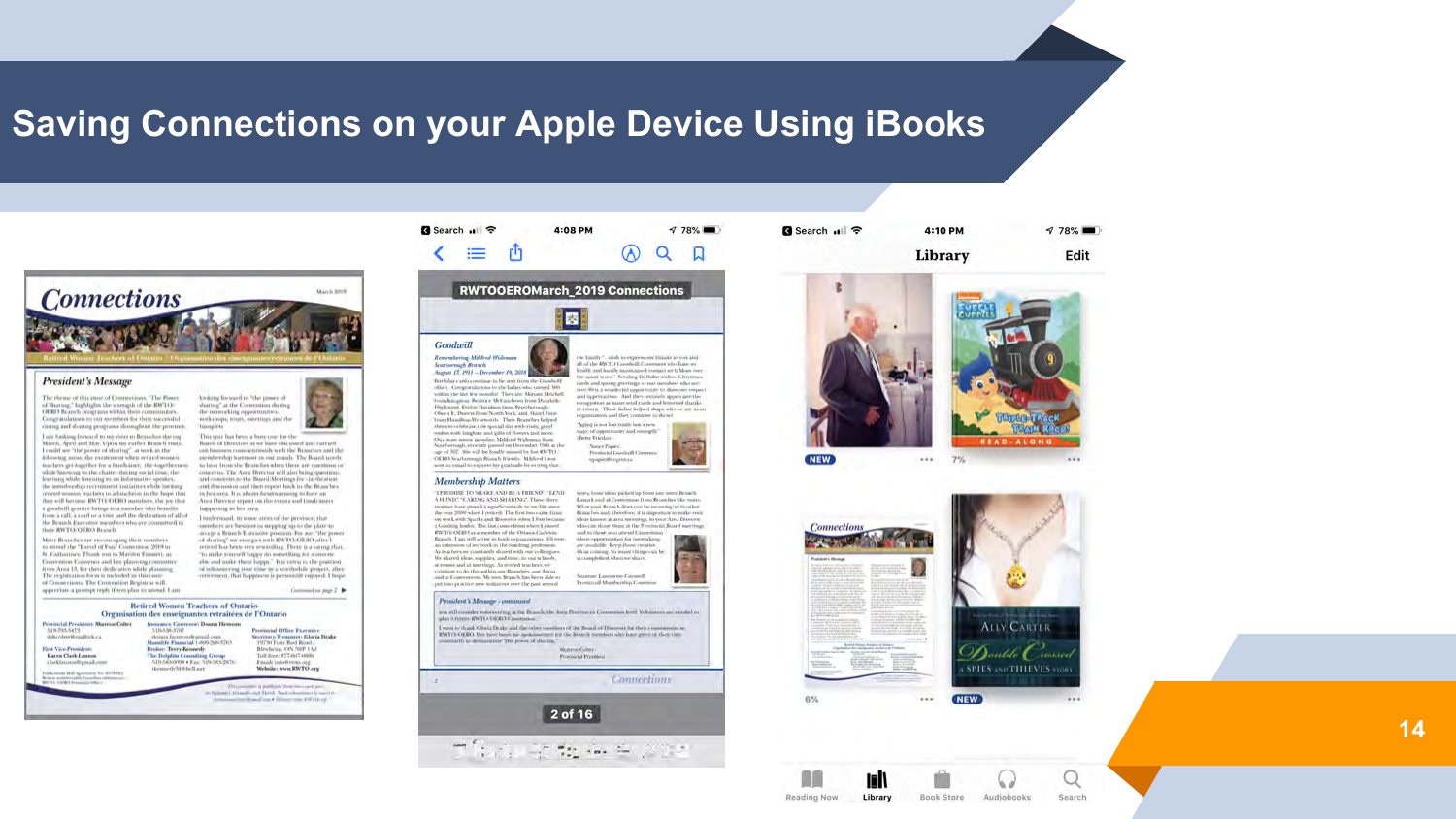### **Saving a photo on your Apple Device Using iBooks**



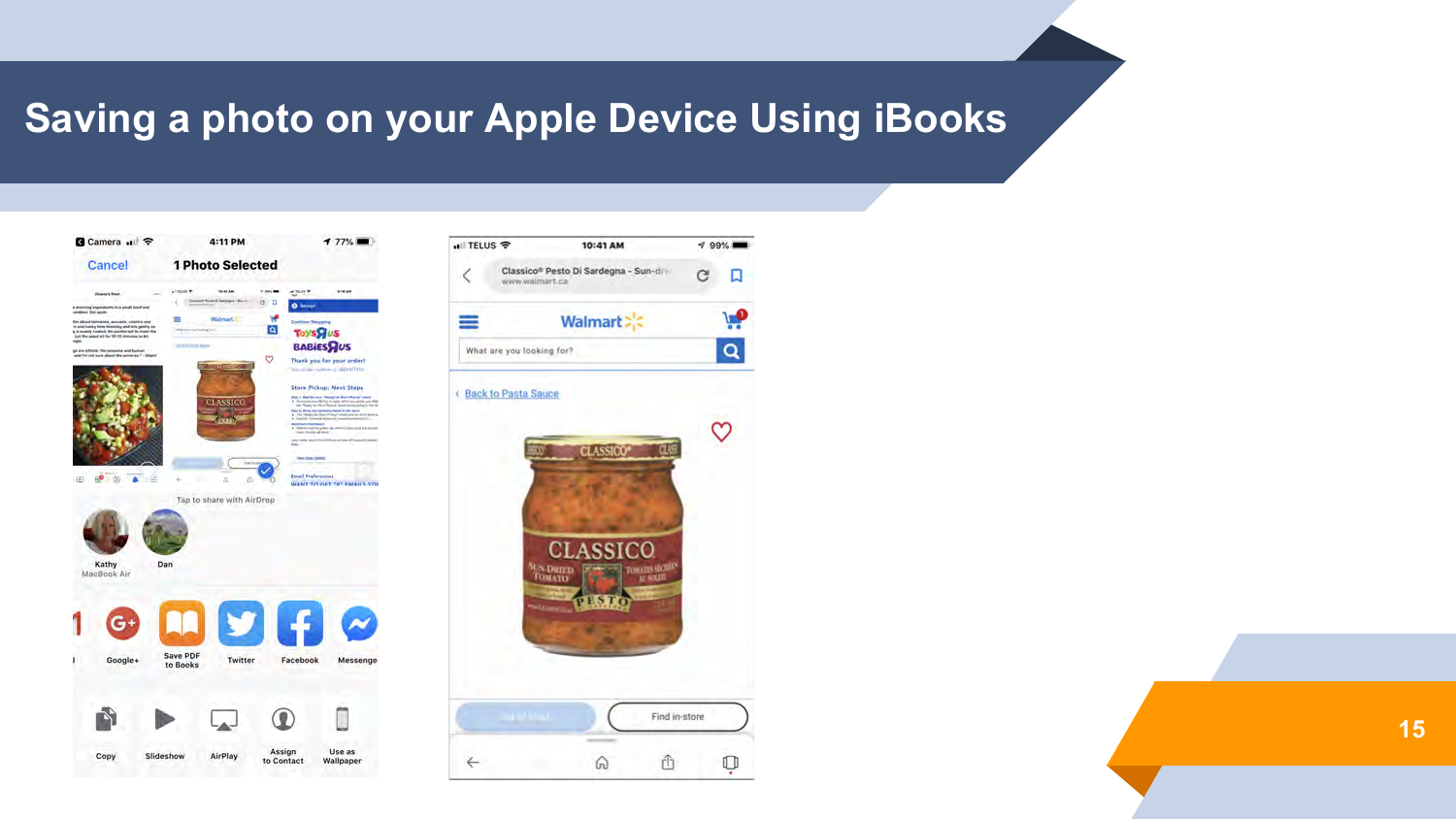### Photoshop Software

**Gimp vs Adobe Photoshop**

**Gimp** is free (closest to Adobe Photoshop) | E |

GIMP-2.10 Application - 461.2 MB

¦a j **Adobe Photoshop & Adobe Premiere** – you can buy it as a package ( \$149.00 US) or a monthly subscription

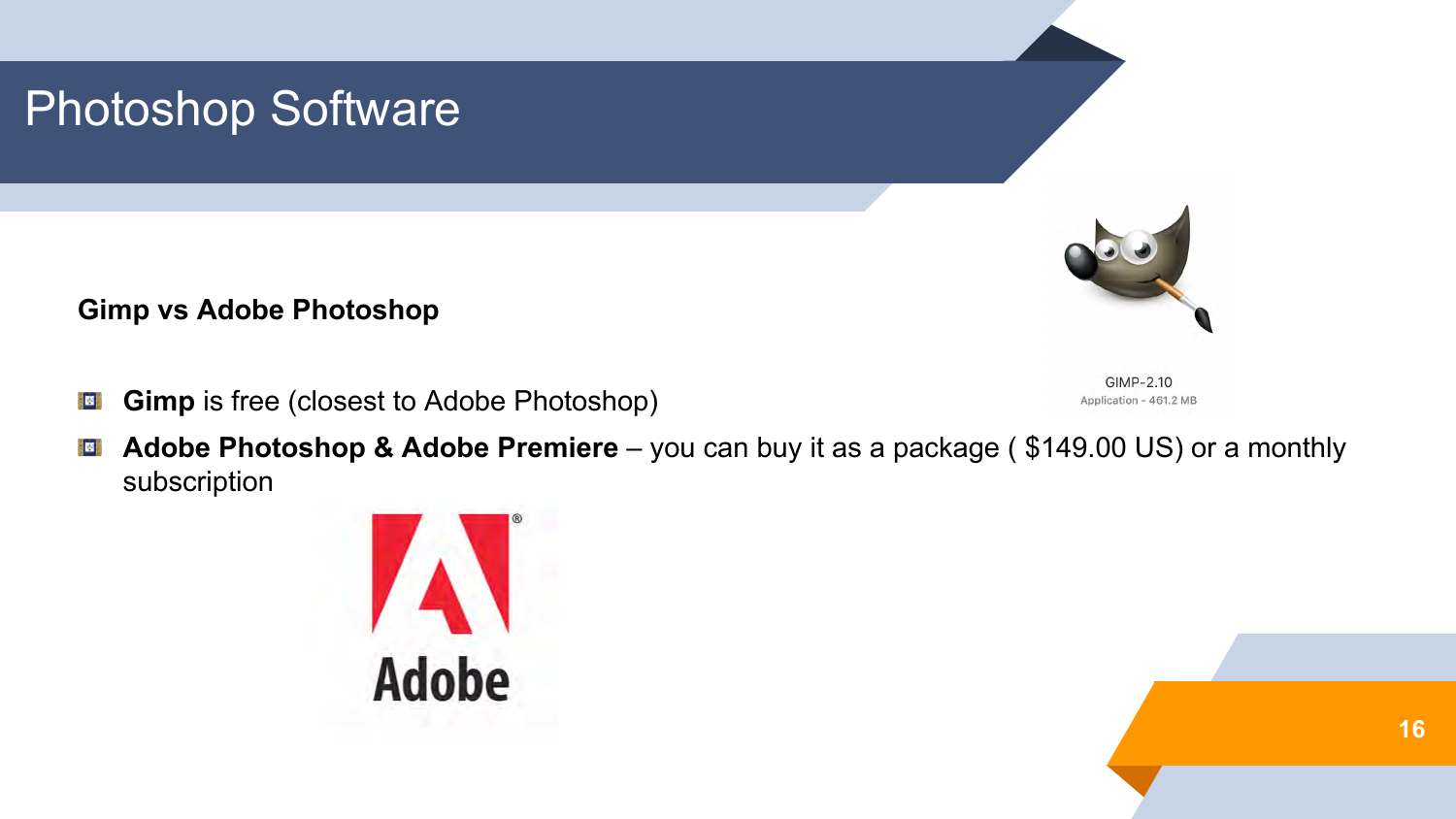# **Gimp**

Download for Mac or PC

**<https://www.gimp.org/downloads>**

GIMP

**DOWNLOAD** 

is required.

**NEWS** 

**ABOUT** 



pocs

PARTICIPATE

TUTORIALS

GIMP-2.10 Application - 461.2 MB

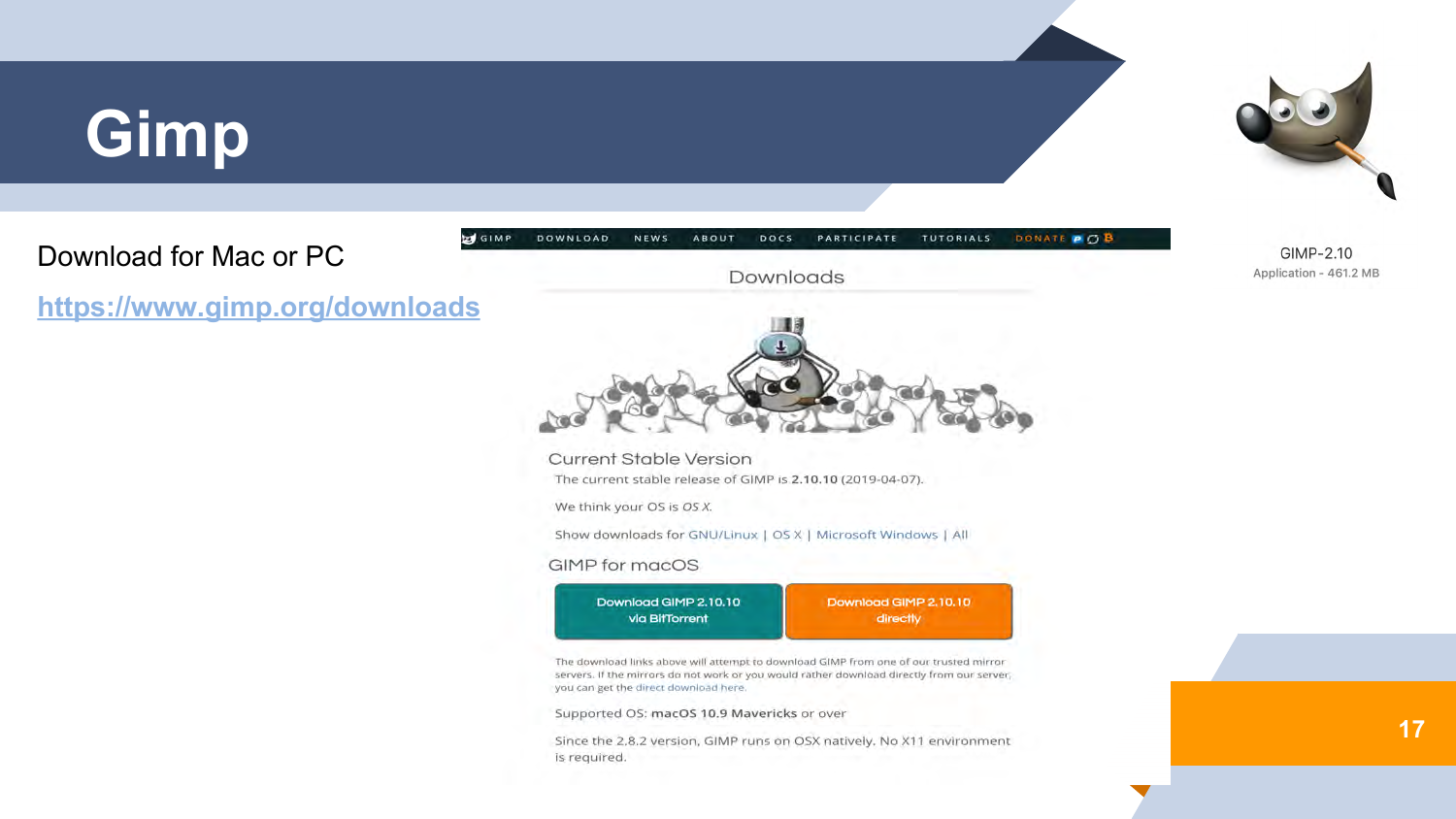# **Gimp**



Download for Mac or PC - **<https://www.gimp.org/downloads/>**

GIMP-2.10 Application - 461.2 MB

Mac extension.dmg extension.exe



gimp-2.10.10-s....exe  $\lambda$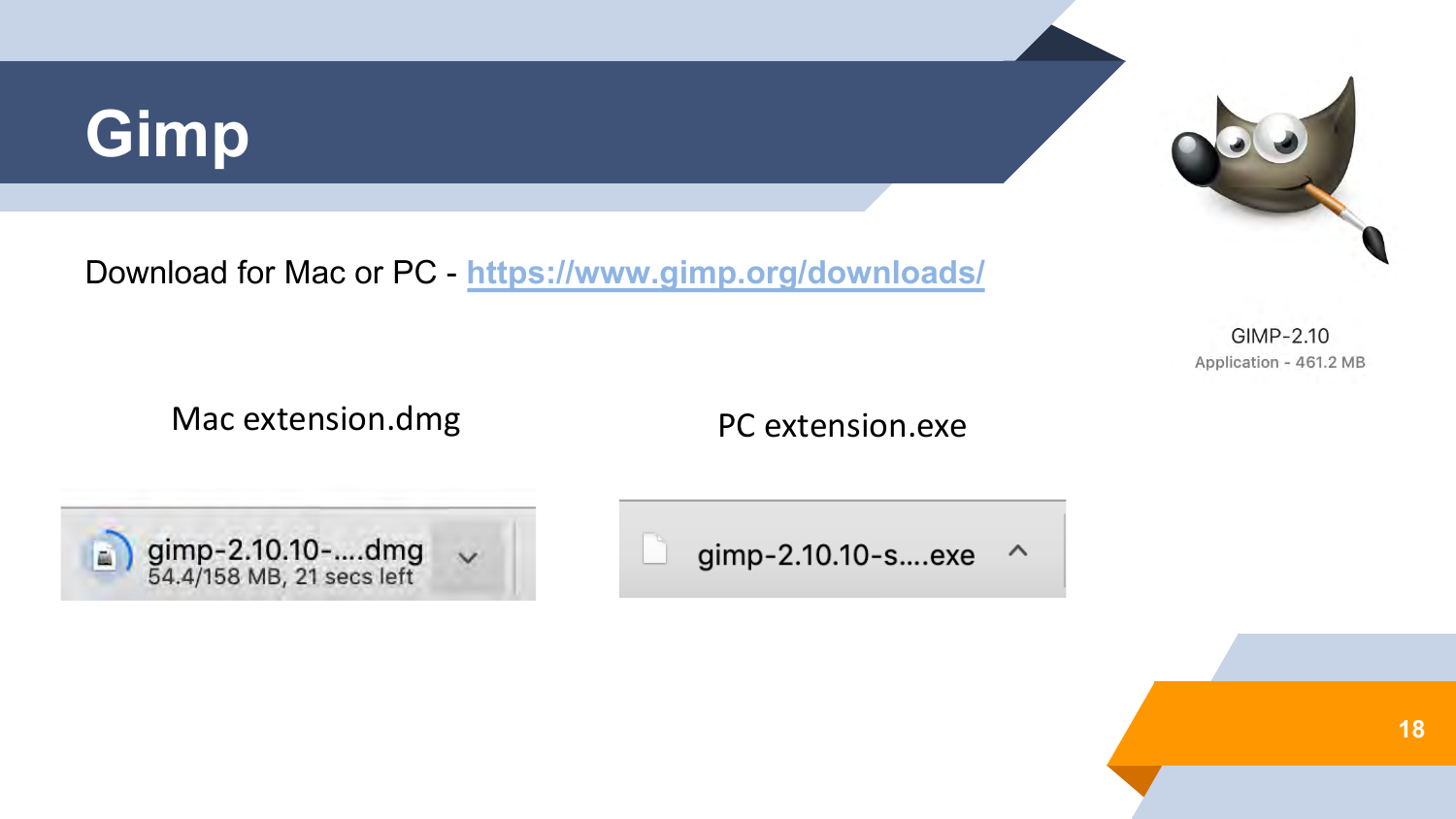# **Gimp –Install Steps**

5.



"SAIP, T.10" is on the sext make make a 10 th into the 15t mod? De the dilwibadod from the magnitudal at \$2.1 million www.gimp.org Don't warn me when opening applications on this disk image  $\overline{\mathbf{?}}$ Show Web Page Cancel Open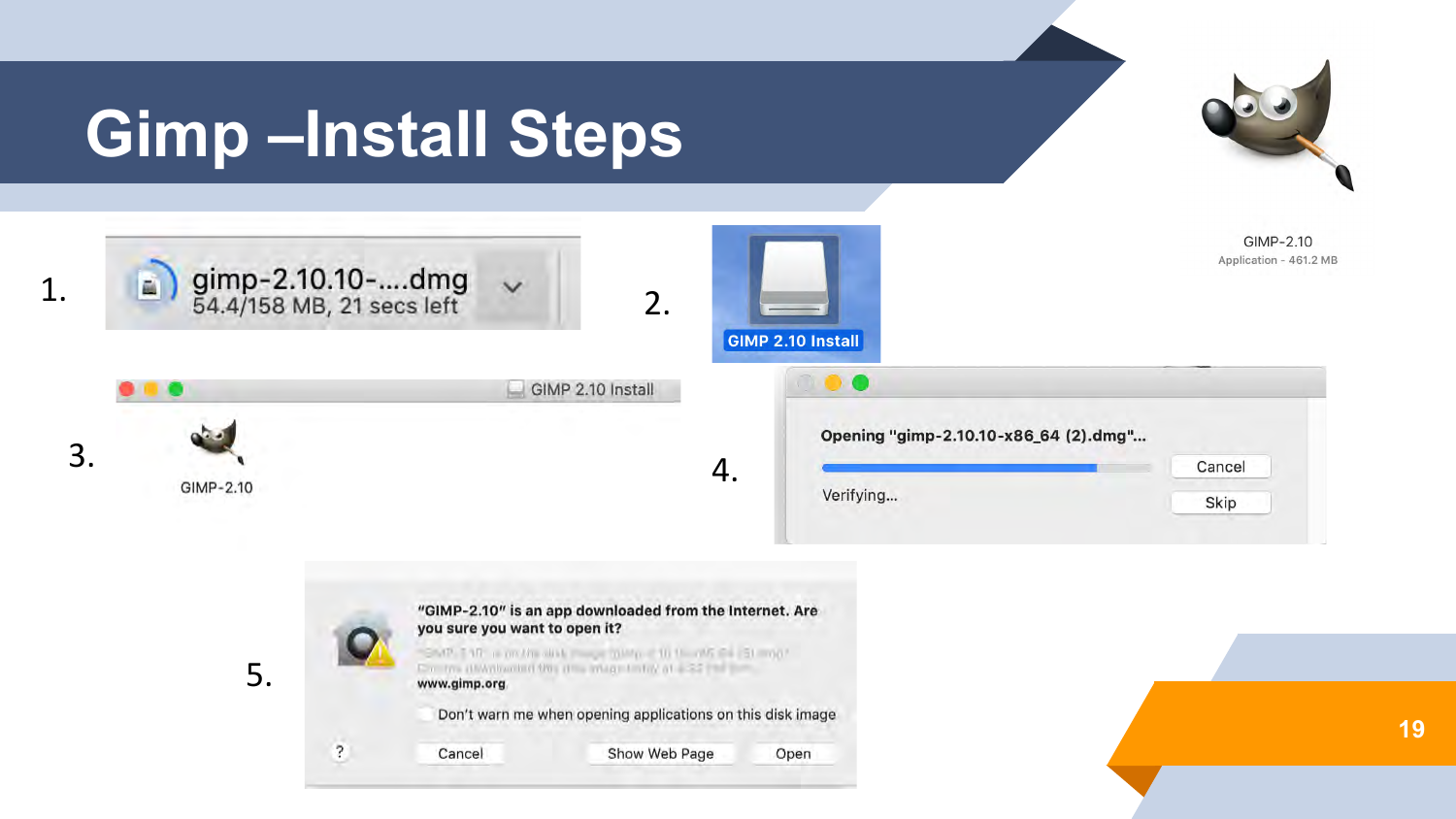# **Gimp – Interface**

| <b>GIMP-2.10</b>                                                                                                      | <b>File</b><br>Edit |  |  |  |  |  |  |
|-----------------------------------------------------------------------------------------------------------------------|---------------------|--|--|--|--|--|--|
| About GIMP-2.10                                                                                                       |                     |  |  |  |  |  |  |
| <b>Services</b><br><b>Preferences</b><br><b>Input Devices</b><br><b>Keyboard Shortcuts</b><br><b>Modules</b><br>Units |                     |  |  |  |  |  |  |
| Hide GIMP-2.10<br><b>Hide Others</b><br>Show All                                                                      | æн<br>てポH           |  |  |  |  |  |  |
| Quit GIMP-2.10                                                                                                        | жO                  |  |  |  |  |  |  |

GIMP-2.10 Application - 461.2 MB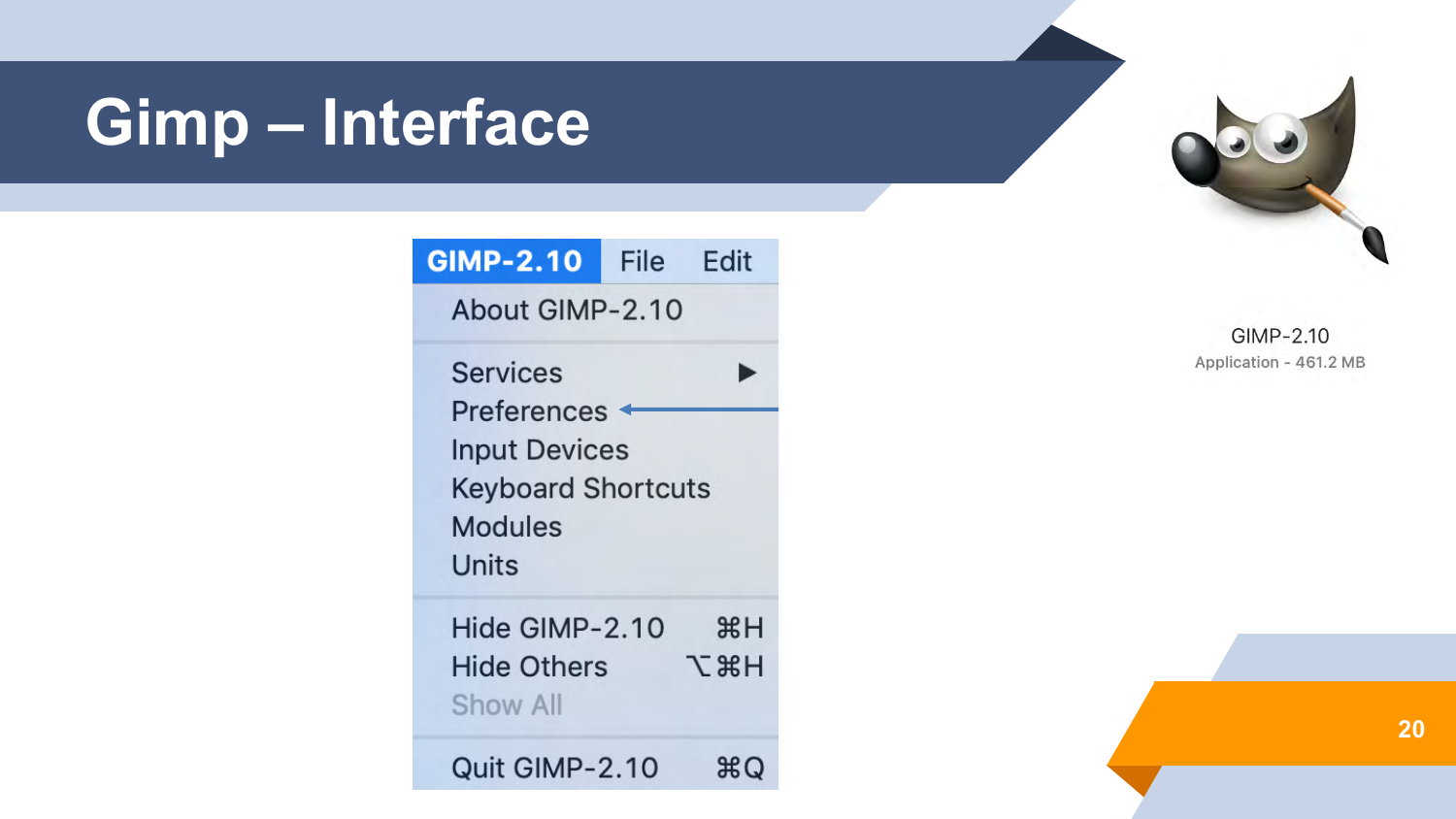# **Gimp – Interface**

|                                                                                                                                                                                                                                                                                                                   |                                                        | Preferences                                                                                                                                                                                                                                                                                                                                                                                      |    |
|-------------------------------------------------------------------------------------------------------------------------------------------------------------------------------------------------------------------------------------------------------------------------------------------------------------------|--------------------------------------------------------|--------------------------------------------------------------------------------------------------------------------------------------------------------------------------------------------------------------------------------------------------------------------------------------------------------------------------------------------------------------------------------------------------|----|
| System Resources<br>Debugging                                                                                                                                                                                                                                                                                     | Theme                                                  |                                                                                                                                                                                                                                                                                                                                                                                                  |    |
| <b>Color Management</b><br>La Image Import & Export<br>Tool Options<br>Default Image<br>Default Grid<br>盯<br>Interface<br><b>Communication</b><br>- Icon Theme<br>Toolbox<br>(7) Dialog Defaults<br>Help System<br>Display<br>Window Management<br>I'mage Windows<br>Appearance<br><b>Title &amp; Status</b><br>× | <b>Select Theme</b><br>Theme<br>Dark<br>Gray<br>Light. | Folder<br>/Volumes/GIMP 2.10 Install 1/GIMP-2.10.app/Contents/Resources/share/gimp/2.0/themes/Dark<br>/Volumes/GIMP 2.10 Install 1/GIMP-2.10.app/Contents/Resources/share/gimp/2.0/themes/Gray<br>/Volumes/GIMP 2.10 Install 1/GIMP-2.10.app/Contents/Resources/share/gimp/2.0/themes/Light<br>System /Volumes/GIMP 2.10 Install 1/GIMP-2.10.app/Contents/Resources/share/gimp/2.0/themes/System |    |
| Snapping<br><b>Input Devices</b>                                                                                                                                                                                                                                                                                  |                                                        | <b>Reload Current Theme</b>                                                                                                                                                                                                                                                                                                                                                                      |    |
| Help                                                                                                                                                                                                                                                                                                              |                                                        | Cancel<br>Reset                                                                                                                                                                                                                                                                                                                                                                                  | OK |

GIMP-2.10 Application - 461.2 MB

Choose an interface under theme.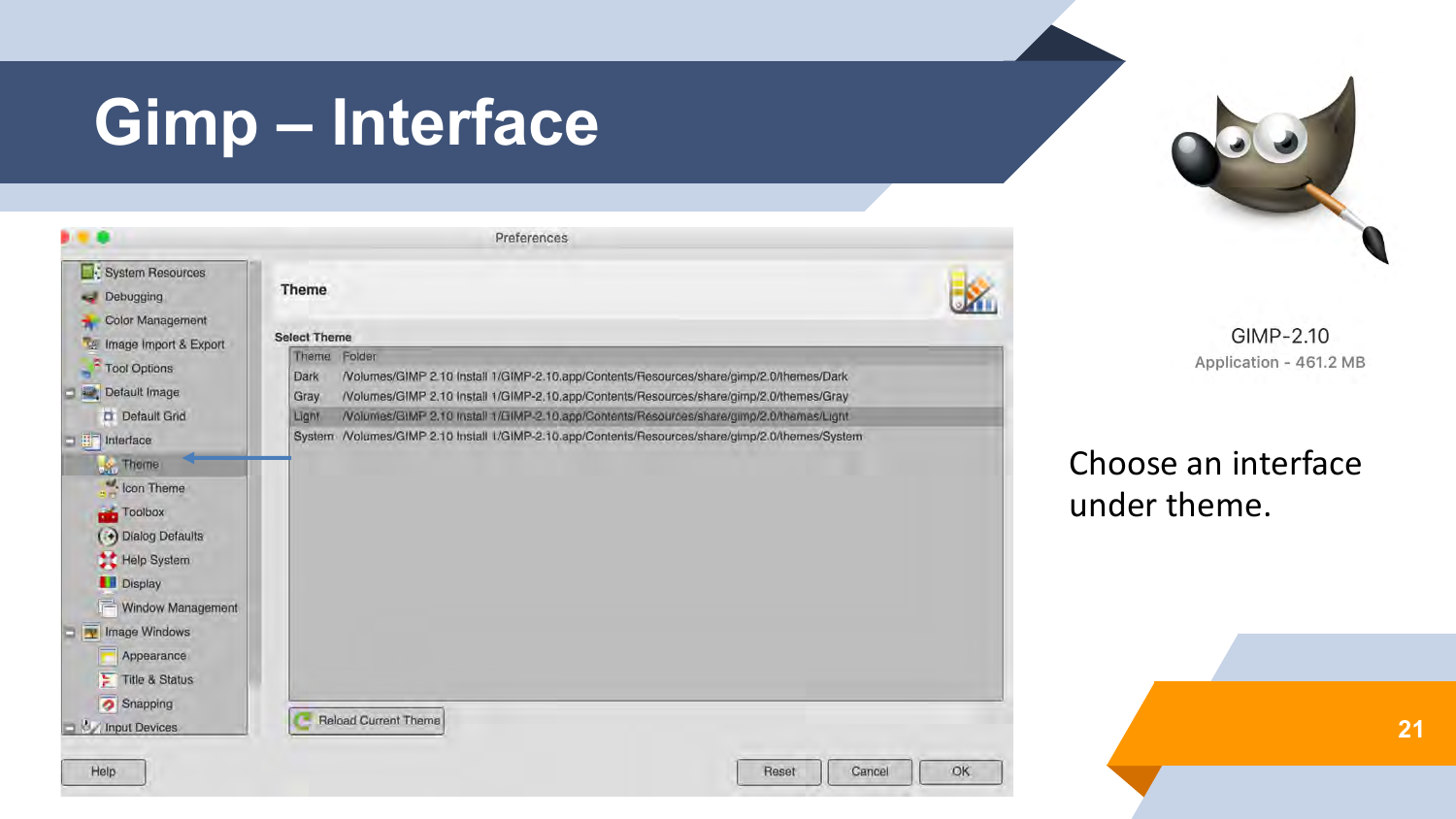# **Gimp -Toolbar**



GIMP-2.10 Application - 461.2 MB

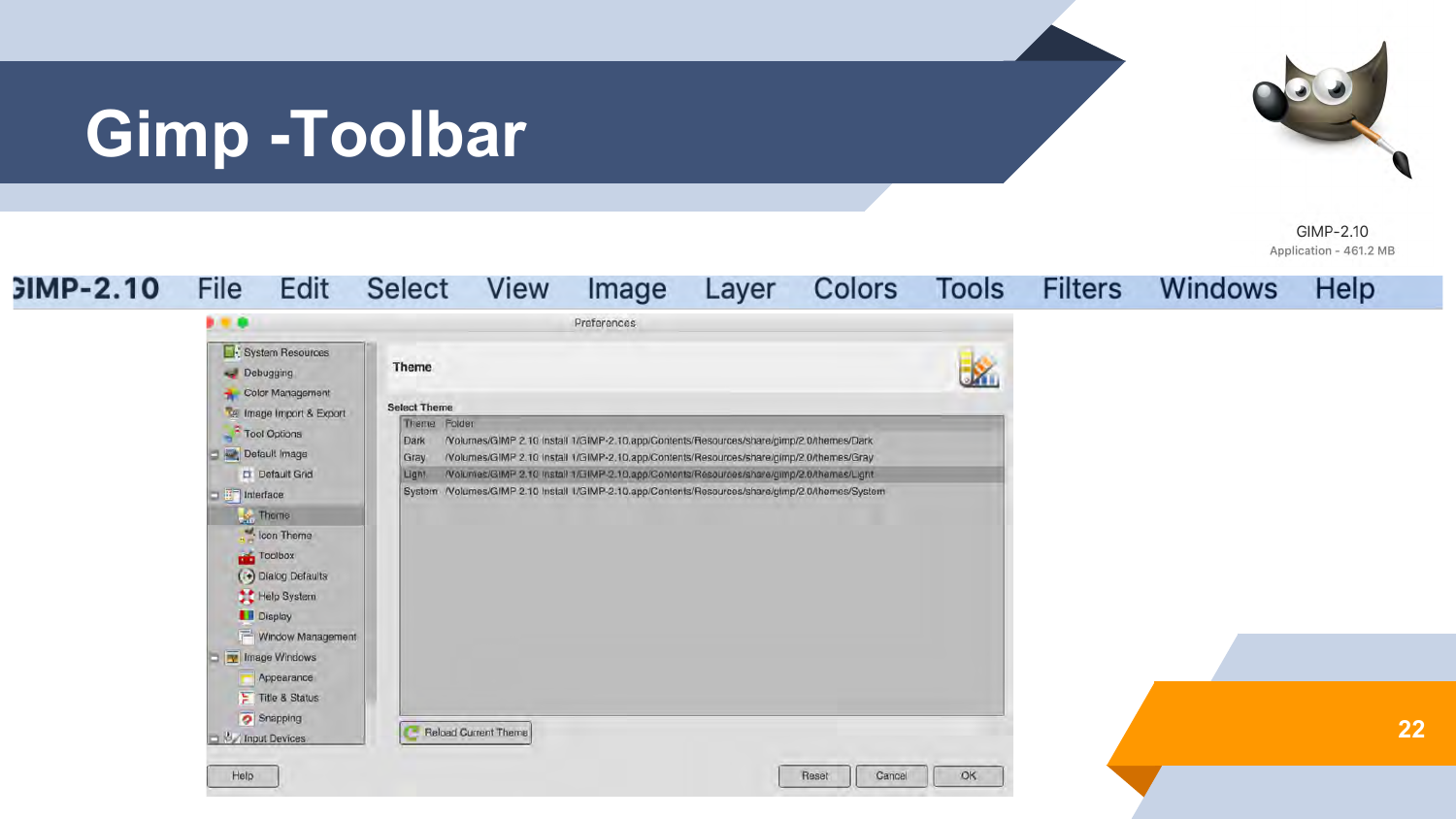# **Gimp - Workspace**



GIMP-2.10 Application - 461.2 MB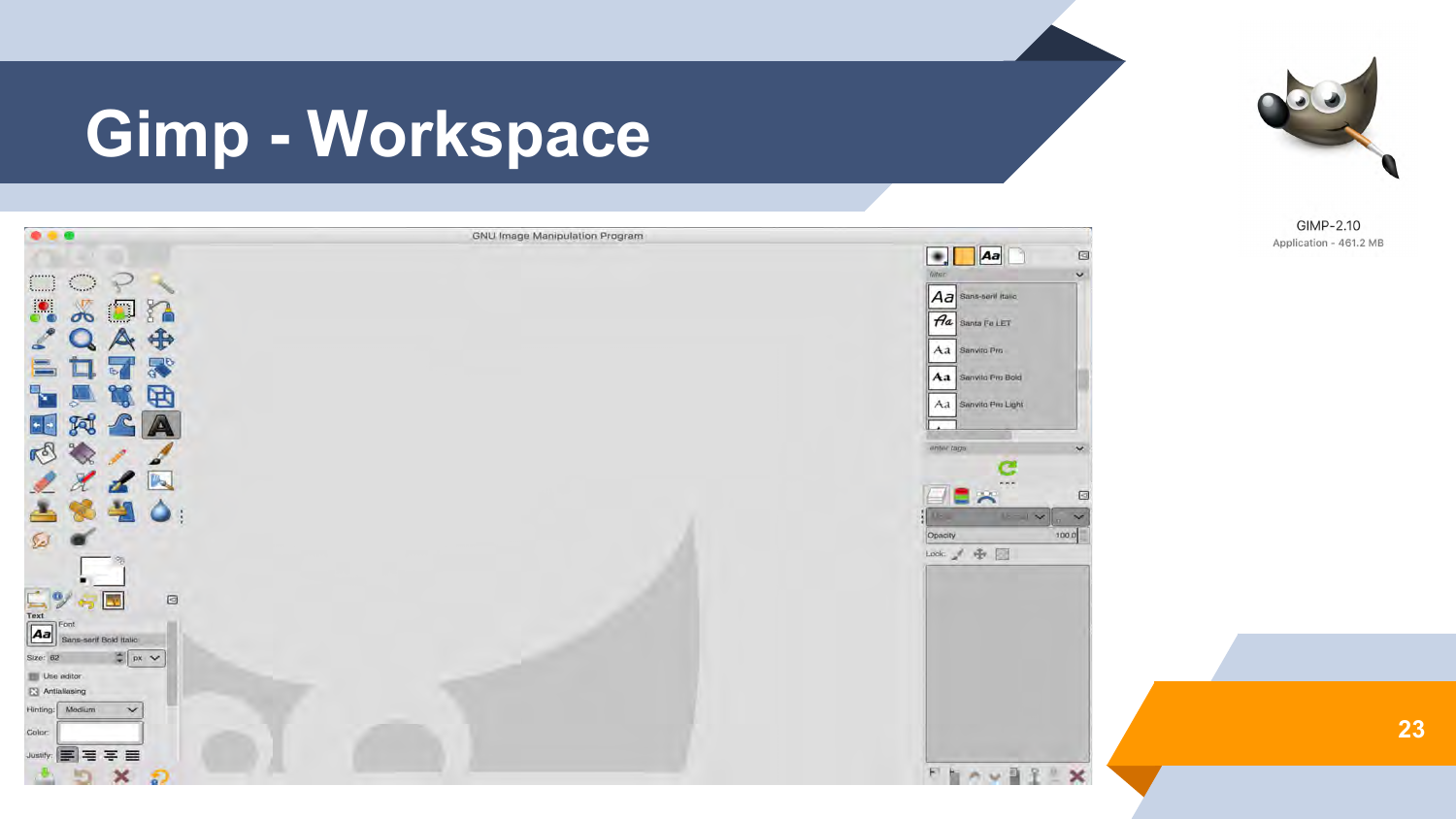### Let's Try Some Things With Gimp



### **Resize a photo** (.xcf is the file format)

How do I convert XCF to JPG? **To convert:**

Open the XCF file using GIMP. Click on File.

Click on Export.

Enter a filename. It'll be saved as PNG by default. You can use any other format by simply adding the extension to your filename (like image.jpg , image.bmp ) or selecting another file format in the bottom right of the export window. Click on Export. **<sup>24</sup>**

| 2448    |                                                        |                              |                       |       |
|---------|--------------------------------------------------------|------------------------------|-----------------------|-------|
| 1836    | 佰                                                      | px                           |                       |       |
|         |                                                        |                              |                       |       |
| 300.000 |                                                        |                              |                       |       |
| 300.000 |                                                        | pixels/in                    |                       |       |
|         |                                                        |                              |                       |       |
| Cubic   |                                                        |                              |                       |       |
|         |                                                        |                              |                       |       |
|         |                                                        |                              |                       |       |
|         | Scale Image<br>[Resize Practice] (imported)-3<br>Reset | Ω<br>2448 x 1836 pixels<br>圖 | Scale Image<br>Cancel | Scale |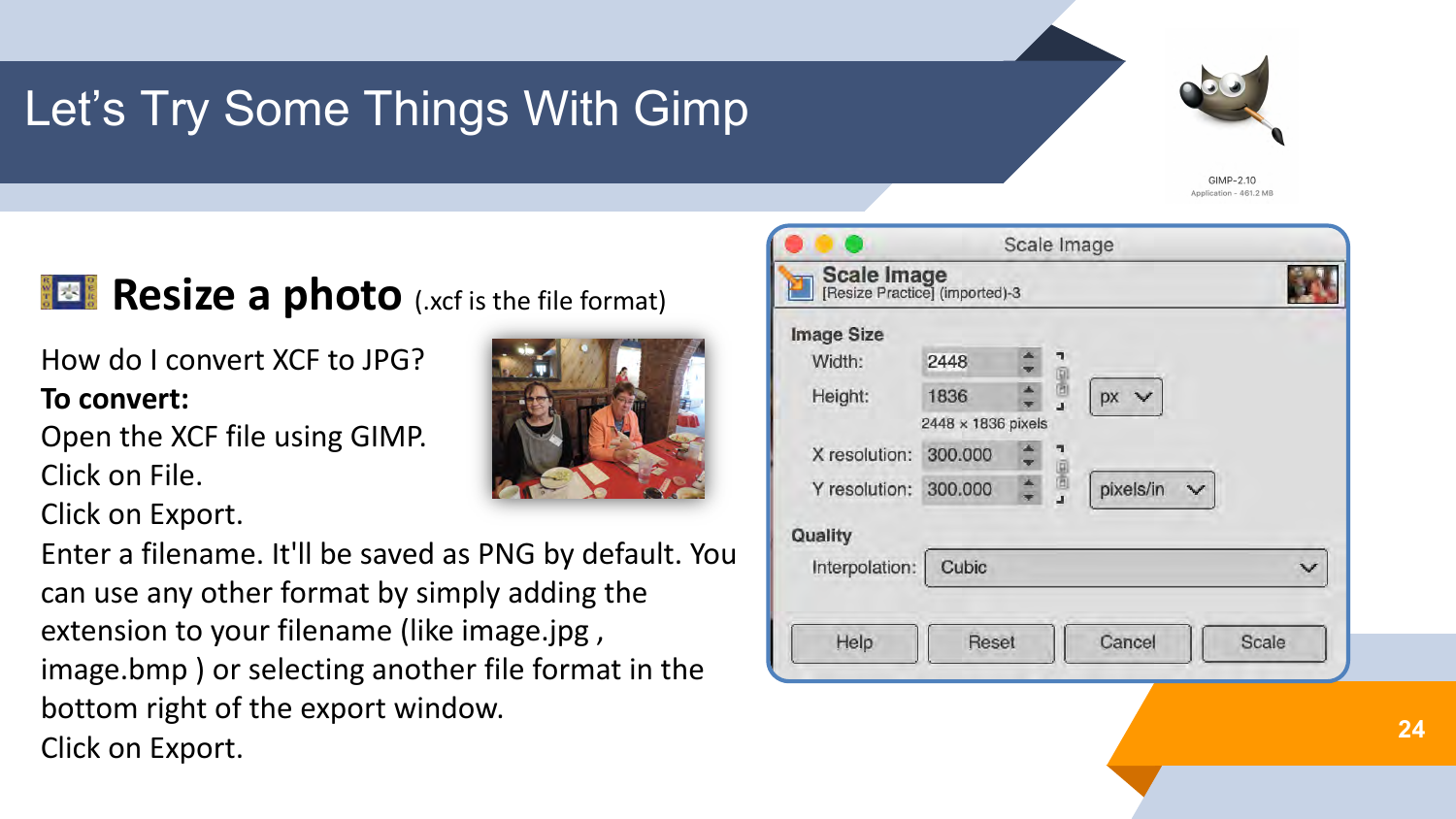### Let's Try Some Things With Gimp



GIMP-2.10 Application - 461.2 MB

### **Example 3** Crop a photo

Open **GIMP** and select File > Open to open the file you wish to **crop** and resize.

The file opens in a new editing window. ...

Move your mouse to the **image** window and select the area you wish to **crop**.

Now select **Image** > **Crop Image** and the **image** will be cropped to the selection you made.

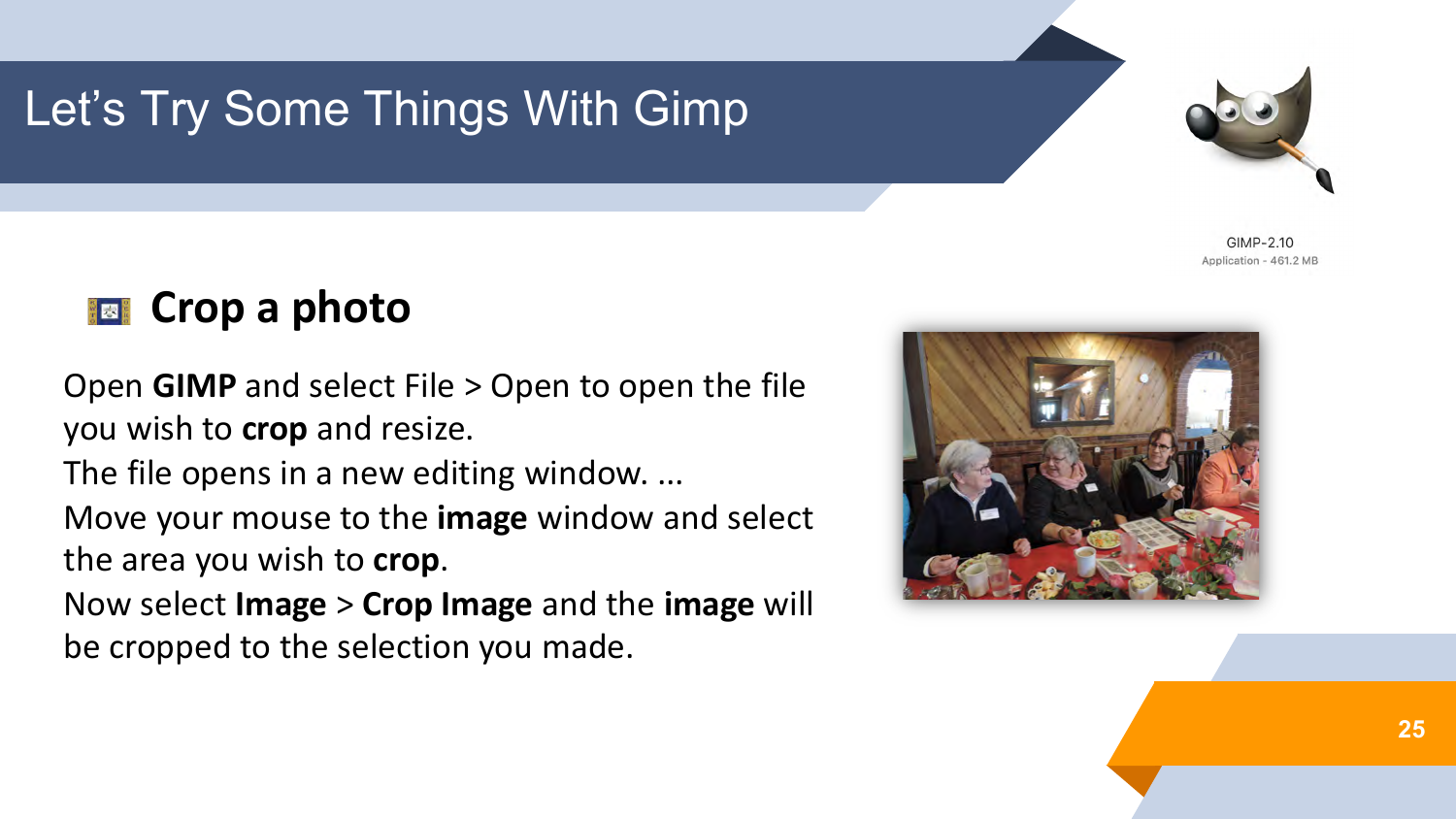### Let's Try Some Things With Gimp

### **IZE** Insert text on a photo

**To add text in GIMP, open a new image ( File > New ) and then do the following:**

Select the **Text Tool**. To select the **text tool**, click the **Text tool**  icon from the main toolbox:

Initiate the **Text** Input. Click within the image, roughly where you would like the **text** to appear.

Enter the **Text**. ...

Close the Editor.





GIMP-2.10 Application - 461.2 MB

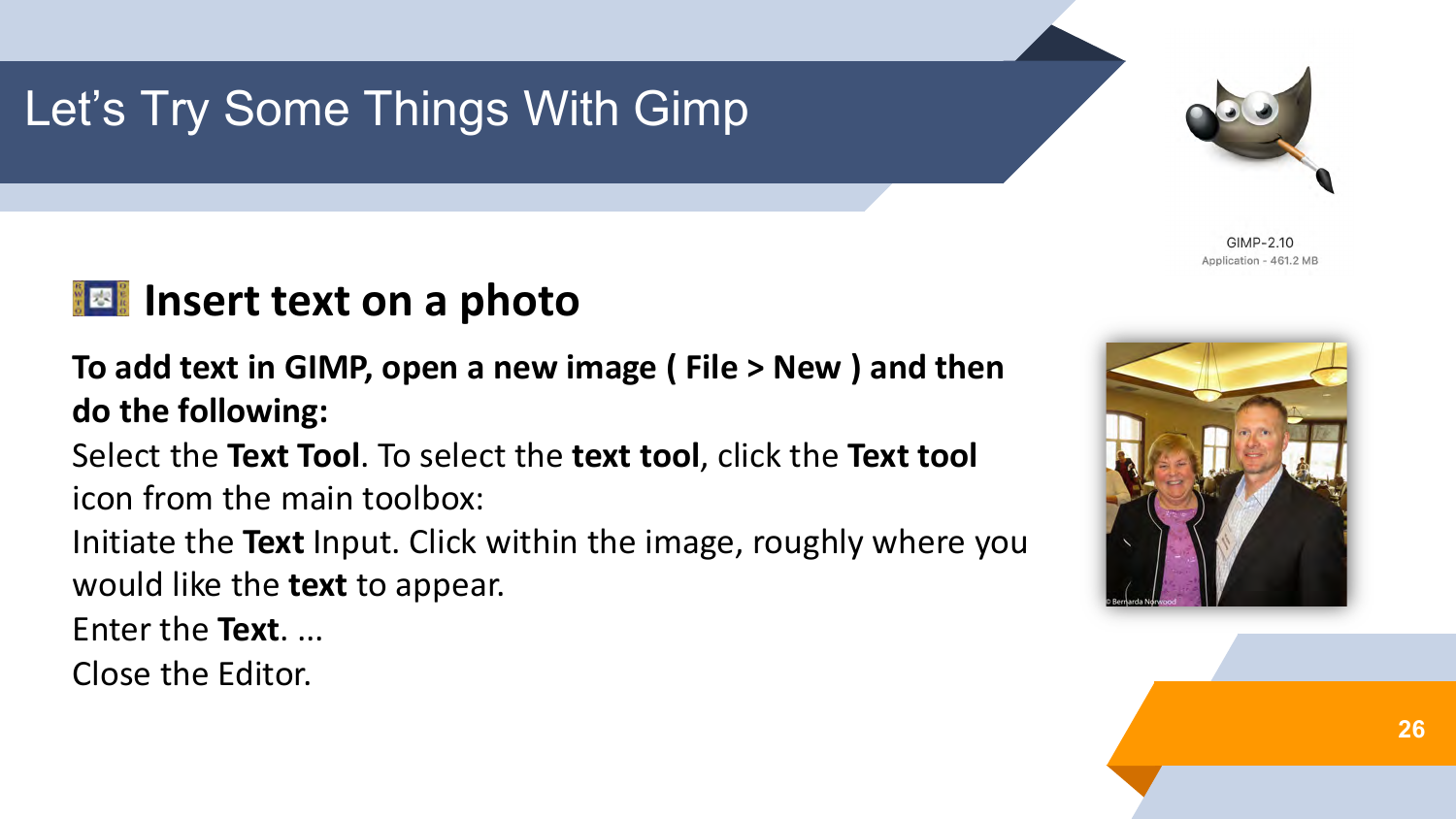### **Photoshop Software - Adobe**



**Adobe Photoshop & Adobe Premiere** – you can buy it as a package ( \$149.00 US) or a monthly subscription

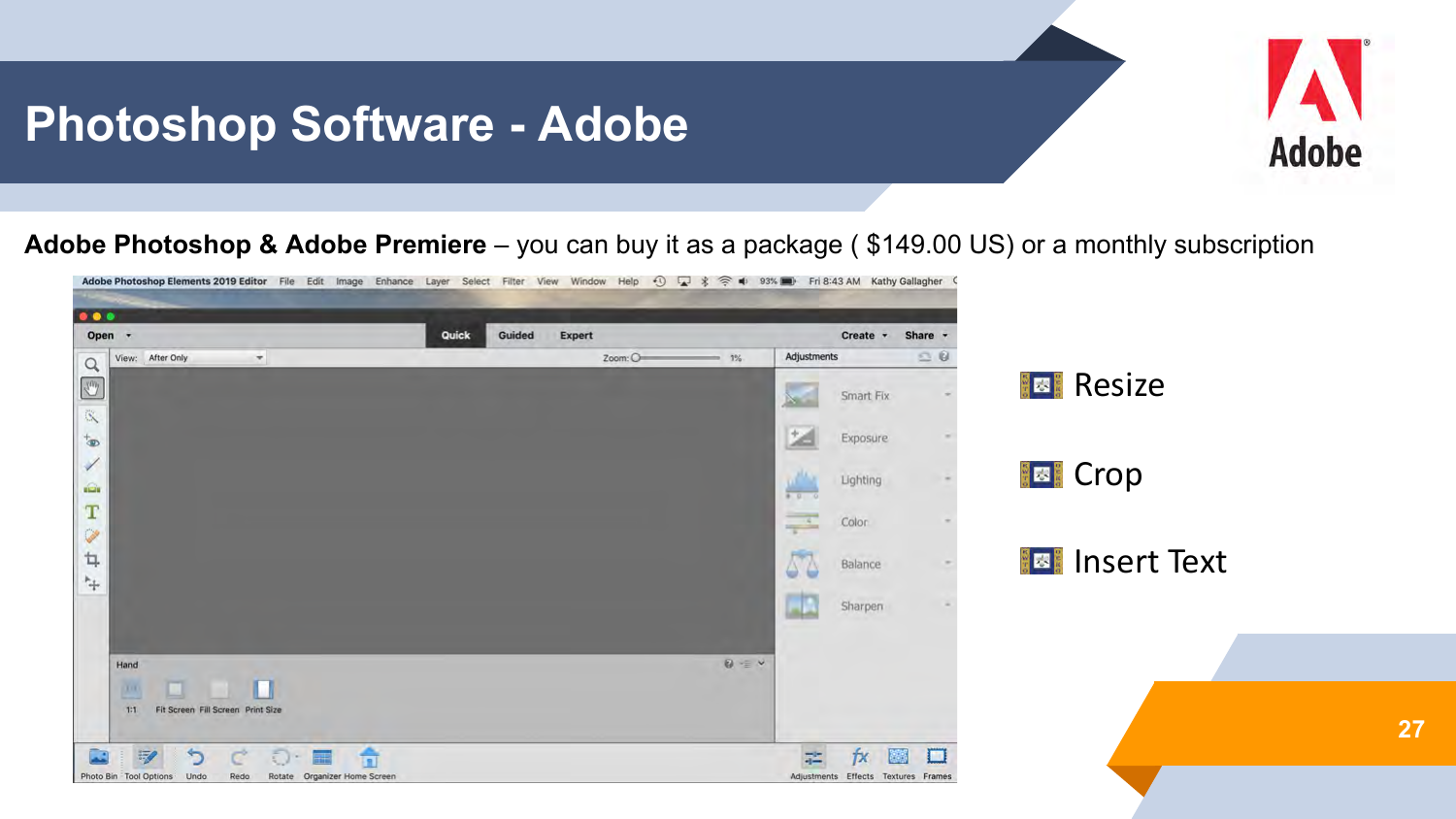### **Renaming A Photo ( Mac or PC )**

**Renaming a photo on an iPhone ,iPad or Android**

**[How to Rename a Photo on an Apple Device](https://www.tabbloidx.co/rename-photos-iphone-ipad/)**

**Renaming a photo on a Mac desktop [How to Rename a Photo on a Mac Desktop](https://www.youtube.com/watch?v=jl0T0vu2kpc)**

**Renaming a photo on a PC desktop**

**[How to Rename a Photo on a PC](https://www.youtube.com/watch?v=DmedBas8uQc)**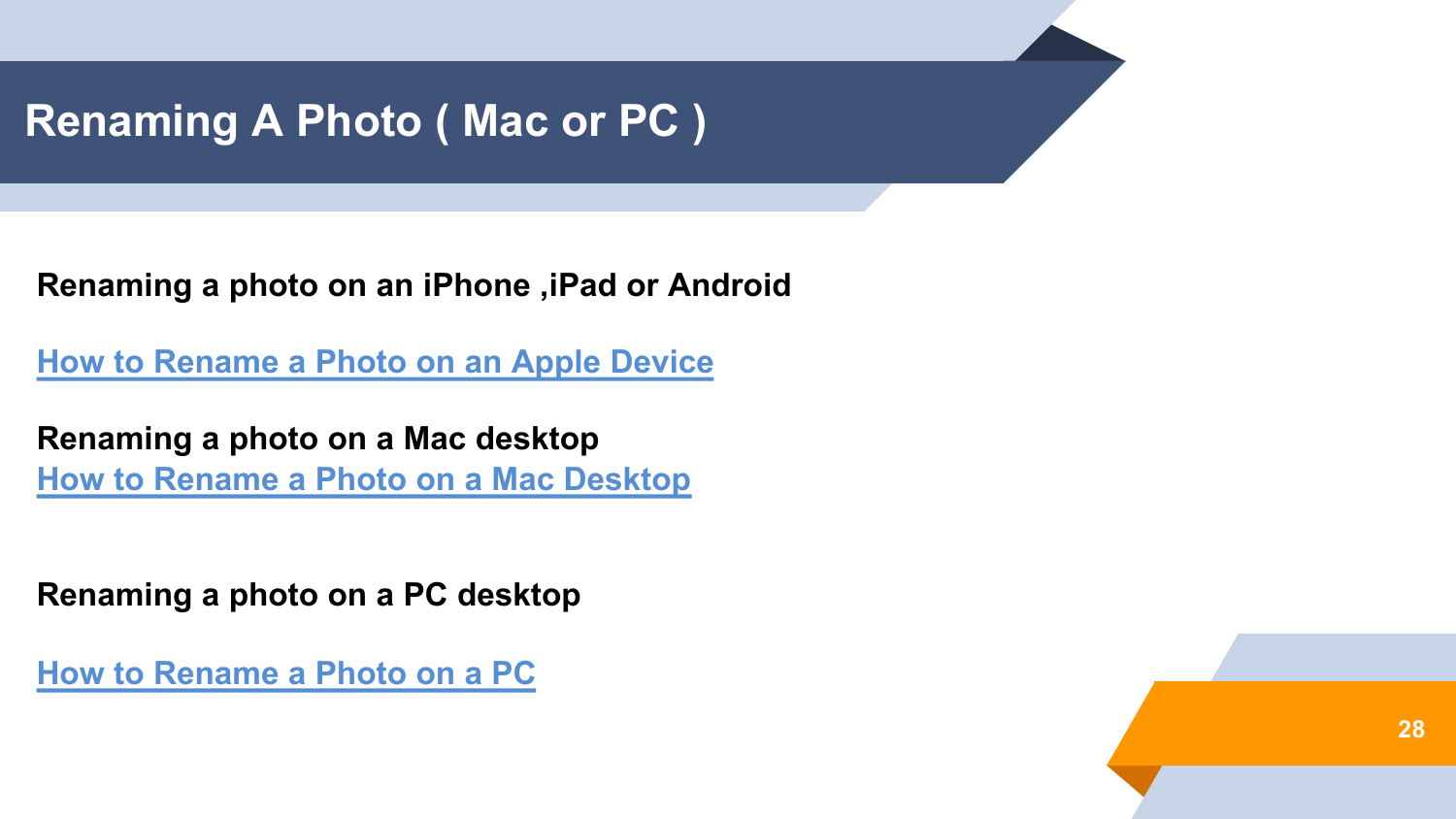

# **Communications Convenors Page**

**It is important to update regularly in order to keep members informed of the most current information.**

All the information from this workshop and last year's workshop is on the **Communications Convenors Page**

**Click or Copy the link below:**

<https://rwto.org/branches/communication-convenors/>